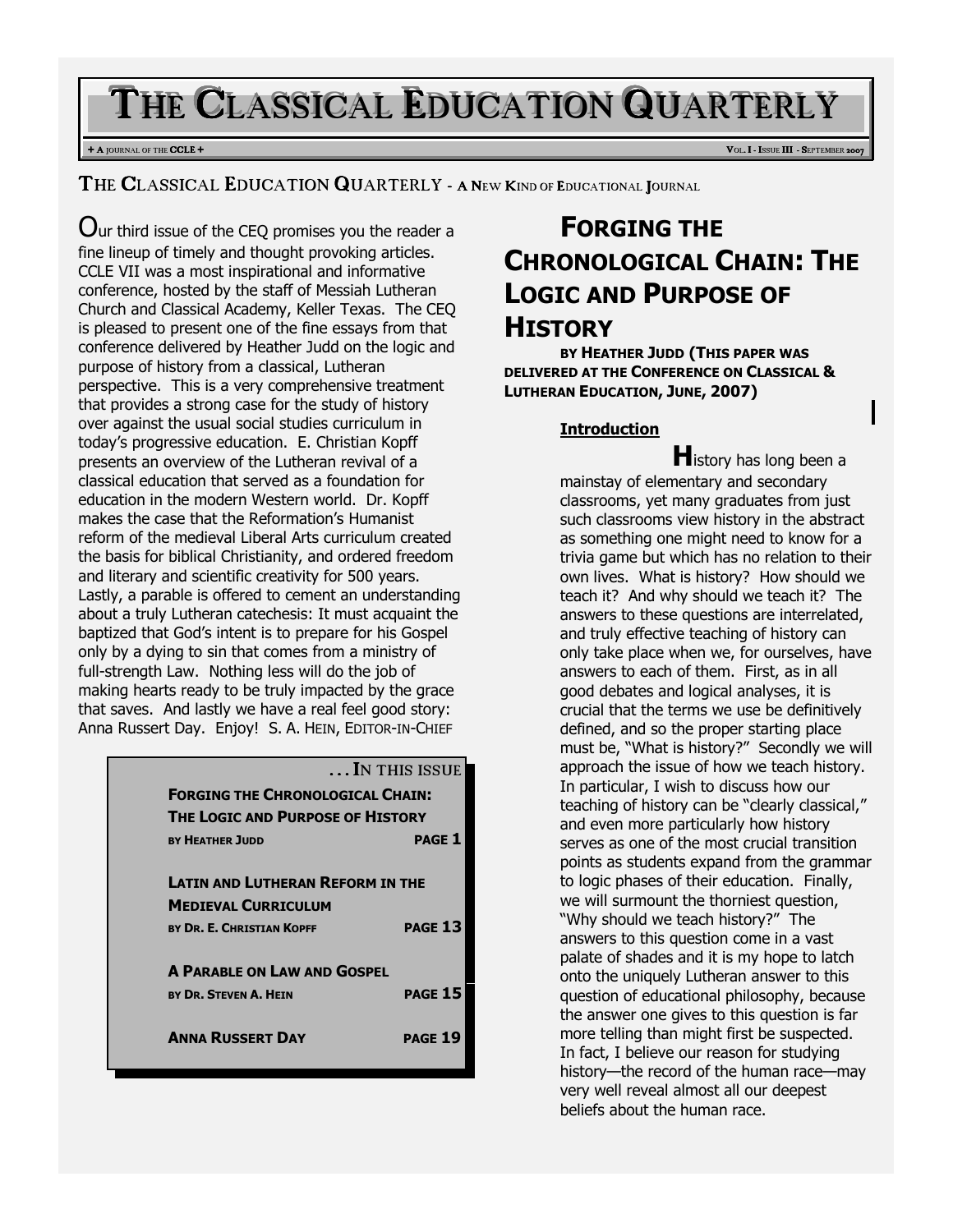# Defining History

First, what is history? It is helpful to understand that there are two main branches of thought for this definition. The simplest definition might be something like, "History is events that happened in the past." This is subtly but significantly different from the definition that casts history as "the study of events that happened in the past." The first is all-inclusive but also unverifiable. For academic purposes, it is mostly meaningless as well. In everyday usage, we may say of something "it's history now," but this could just as well apply to buttering one's toast as to Hannibal's crossing of the Alps. Just as there is a difference between life itself and biology, which is the study of life, so too there is a difference between the past itself and history, which, academically speaking, is the study of the past. The comparison between biology and history leads to another interesting comparison; whereas in biology one can study life directly, in history we have a discipline that requires indirect study of its subject. So long as man is unable to exceed the speed of light and travel back in time, he will never be able to directly study the past.

# **History and Truth**

This brings up another important point. The study of history is based on a factual record of events. Although ancient historians in the strain of Herodotus may not have minded adding fanciful tales to their historical writings, the study of history as we define the discipline today (and rightly so, in my opinion) is always bound to finding the most accurate, true record of events. I must point out that this strikes upon the beginning of the answer to our third question. If for no other reason than this, here is cause to give history a foremost place in the classical curriculum: It stands on the belief that there is truth and that it can be separated from falsehood.

Of course, not all historians would agree with me on this, and in fact many modern historians delight in emphasizing a relativistic approach to history. Rather than accepting as historical fact the statement "Christopher Columbus discovered the New World in 1492," they propose to call into question every aspect of this sentence. "Discovered?" According to whose standards? There were certainly native peoples living there before he arrived. "New World?" Again, new to whom? And does it qualify as a world? "Christopher

2 + A journal of the CCLE + Vol. I - Issue III - September 2007

Columbus?" But this is an Anglicization of the Italian Christofori Columbo. "1492?" Whose calendar is being used and why should it be any better than someone else's? In this way, the postmodern mind denies not only any absolute truth, but also the acceptance of any one set of values and parameters for study. In its most extreme form, such existential ideologies call into question the occurrence of the events themselves. Oscar Handlin, a former Harvard history professor, comments on this phenomenon in his 1979 book Truth in History:

> . . . not a few [scholars] followed the deceptive path from acknowledgment that no person was entirely free of prejudice or capable of attaining a totally objective view of the past to the conclusion that all efforts to do so were vain and that, in the end, the past was entirely a recreation emanating from the mind of the historian. (410)

Thus, by denying truth in history, we open ourselves to the possibility that we are all simply madmen and nothing lies between to distinguish history from myth. It should be quite apparent, then, that our classical teaching of history is incompatible with the prevailing progressive ideas. They are founded on the rejection of truth, sometimes unequivocally, sometimes in favor of pluralism, which accepts contradictory beliefs as capable of both or all being true at the same time. Our teaching of history—and all of our classical teaching—is founded on truth.

Because historical truth must be conveyed over the years to its students, an unchanging, reliable form of communication is also necessary for the study of history. Thus anything beyond the realm of the written word is not properly considered history. Nevertheless, many, if not most, world history textbooks today begin with evolutionary speculation. Archaeology and anthropology may certainly add to a historical understanding, but they provide us with little actual historical data. History is dependent on written records. Anything preceding the written records we possess is truly *prehistoric*. This, I might point out, is another good reason to include the study of history in a classical school. Classical education is based on the written word.

# History Versus Historiography

Written records, then, are the tools of a historian. Human beings, of course, make such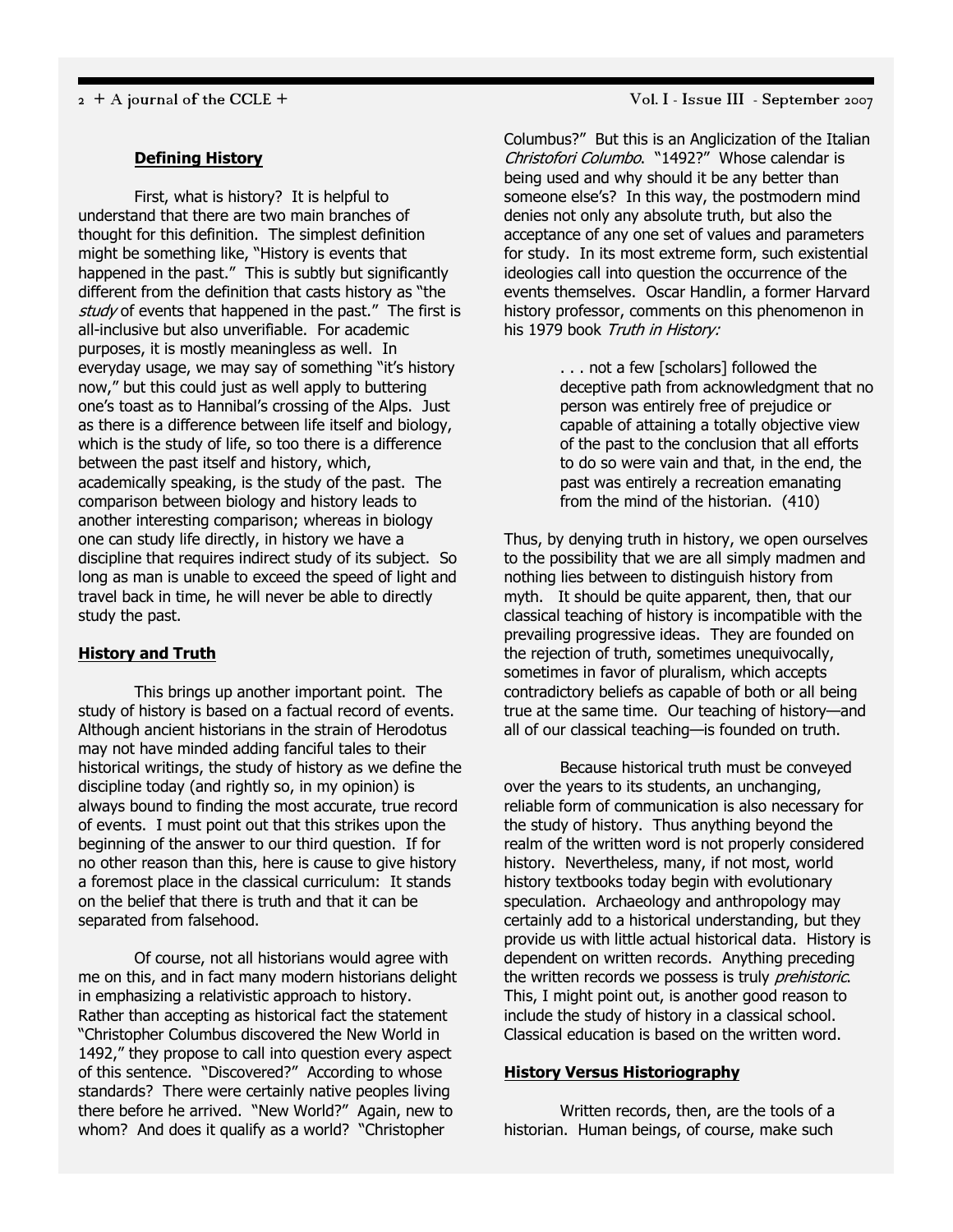records, and being the fickle, self-bent creatures we are, this brings us to a new problem. Records of historical events can never be purely objective. This fact opens the door for modern literary criticism to eke its way into history, questioning every motive and psychological suggestion of the writers, often with outlandish results. However, it would be just as ridiculous to take all historical sources at face value, and students, especially as their capacity for abstract thought ripens, should consider the source of their information and its trustworthiness. Early in the year, I introduce my logic stage students to the term historiography—literally the writing of history. Thus, history is the study of events that occurred in the past, but *historiography* is the written record of such events. Once students grasp the basic distinction, I try to guide them into thinking of the limits which historiography places on our studies. Primarily, of course, that historiography is a subset of history and thus that we cannot study everything that happened in the past. Nor would we want to, I might point out. To do so would be like studying geography from a life-sized map; very detailed, but ultimately futile.

Herein also enters the concept of worldview. Every source we have was written by a human author—a fallible, biased human author. Because of this, the sources we read may be flawed and will certainly be biased, though some more than others. Ask students how two accounts of the Battle of Gettysburg, one written by a Union soldier and one by a Confederate, will differ. How would a Roman reckoning of the crucifixion of Christ differ from that recorded in the Gospels? Even in the most object accounts, an author of history always has a personal bias that colors his writing, helping determine the vocabulary he uses, the facts he includes (or excludes), and the interpretation he submits. Furthermore, we as readers have our own biases and, inherent as they are, biases are not necessarily bad. For those who object to the idea of a "good" bias, differentiate between prejudice and bias. The first is literally to "pre-judge," or to make a decision without rationally examining facts nor having any desire so to do. The latter is the natural bent and inclination of thought that logically follows from one's beliefs. Thus anyone who claims to be unbiased admits that he has nothing in which he really believes. We as classical teachers, then, should proudly admit we are biased and we aim to make our students biased, too! Which thought brings us to our second question: How should we teach history?

 $3 + A$  journal of the CCLE +  $\qquad \qquad$  Vol. I - Issue III - September 2007

# The Centrality of History to a Classical **Curriculum**

History was not one of the original seven liberal arts, but it has existed as a discipline, more or less, since the time of Herodotus, nearly five hundred years before Christ. Of course, historical records of various types had been kept by civilizations long before the "father of history" made his debut. Certainly as far as our current version of classical education is concerned, history is of central importance. There are many good reasons for this, but I have my sneaking suspicions that pragmatism may at least partially underlie this centrality. For one thing, history is the easiest discipline around which to orient a curriculum. If we are studying Ancient Greece we will read the *Iliad* or the Odyssey, write essays about the great philosophers, and discuss how Aristotle's natural philosophy informed science for the centuries after him. There is nothing wrong with such interdisciplinary connections, and indeed I believe them to be fruitful. Until we reach the realm of theology, all of our studies represent ideas and events that have a certain orientation in time, and it is important for students to learn this. If, however, history occupies a central place only so that we have a hub into which we may stick our other disciplinary spokes, I think it has been misunderstood.

More pertinently, I think our convention theme should be called upon as we consider why history is part of our classical curriculum. Teaching history—Western Civilization, in particular—is most decidedly a purging of progressivism. In my own education courses at one of our synodical schools, there existed no "History Methods" course for elementary education students. Instead we had "Social Studies Methods" which encouraged teaching about communities and social skills in the younger grades and vaguely assumed that some history, primarily American, would find its way into the upper elementary years. Any actual history taught, however, should serve mainly as a springboard for lessons about racism, feminism, tolerance, or anything else that might mute and overshadow the far too heavily represented accomplishments of Caucasian males. In this way, the time period being covered made little difference; the United States of the 1960's would do just as well as the Golden Age of ancient Athens. I overstate the case to make my point, but the overstatement is not so great as one might suspect. Even secondary education students who wished to specialize in history could do so only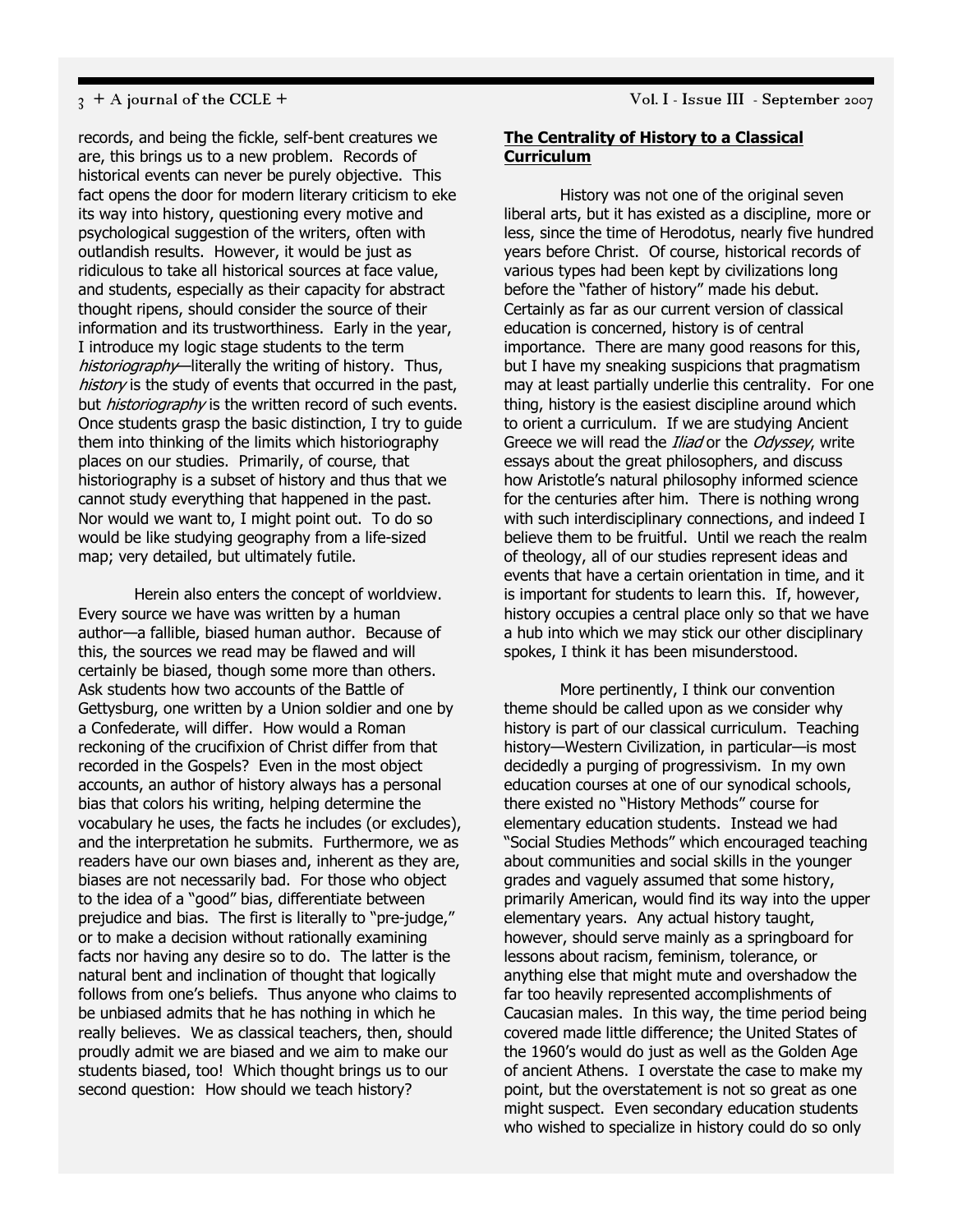as a minor and only in connection with a Social Studies major. History is in many ways being smothered as an academic discipline. As I saw it in my experience, history was belittled to being one arm of the more insidious octopus of Social Studies.

# Progressivism shuns history because it honors great men, not just all men, and because it lifts up some civilizations and denigrates others.

Social Studies is progressive. History is classical. Many students in schools both public and private study almost nothing of world history until high school, or if they do, it comes in the form of funinjected unit studies that leave events unrelated to one another. Progressivism shuns history because it honors great men, not just all men, and because it lifts up some civilizations and denigrates others. The past efficiently buries millions of individuals and even whole societies and proclaims by its very nature the fleetingness of fame. History is not the story of how all people are different but equal, and in the end, Progressivism abhors history because history is based on objective truth. Oh, certainly progressive minds try to deny this by declaring the historical facts biased, by pointing out that no recorder can be truly objective and that some historians are blatantly prejudiced. Still, the reality remains: Either Caesar defeated Pompey or he did not. History demands a belief in absolute truth.

# Teaching History: The Grammar

Let us then consider how we will teach the truths of history to our students, first at the grammar level and then transitioning to the logic stage. Recognizing the grammar components of history is not difficult. Dates and names, along with events and places, are the building blocks of history. Or, we might say that they are the individual links in the chronological chain of history. At the grammar stage, the emphasis of history is on giving students the most pertinent and complete set of "links" possible. They may begin in these years to connect individual pieces of information, but that is not the primary goal yet. Instead, the grammar teacher helps students stockpile the historical bits and pieces that will serve as material for the logic years.

Historical dates are the simplest of the links that grammar students will learn. They are short, contained, and highly objective, which makes them

### 4 + A journal of the CCLE + Vol. I - Issue III - September 2007

clear and easily accessible for learning. Furthermore, they are useful because children and adults alike need historical "hooks" on which they can "hang their hats." The more dates a student knows with understanding, the more clearly, quickly, and deeply he focus on discrete sections of the historical timeline. No one set of dates needs to be adopted by every school and classroom, but each teacher needs to derive some list of historical events that will be the key dates for his students to internalize.

The first, and easiest, method of choosing events is to use someone else's curriculum. This is not always bad. Publishers such as Veritas Press have already done most of the work a teacher would have to take up in creating his own history timeline of events. On the other hand, the Reformed or other bias of publishers often shows through in their choice of dates. I still remember from my own eighth grade history experience that Israel became a nation-state again in 1948 and that in 1981 Greece was the tenth country to join the European Common Market—both events indicative of the Millennial Fundamentalist viewpoint of my history text's authors. The Lutheran Grammar of History timeline is one alternative with preferable dates.

The other option, regardless of whether your school uses a purchased history curriculum or not, is to create your own time-line or list of important dates. In a progressive school, the teacher would ask the students for their favorite dates or what they think is important. A classical teacher, however, will create this list himself. To some extent, personal knowledge may guide this process. For instance, I know that the Anno Domini dates 476, 1066, 1215, 1517, 1588, and 1776 (among many others) have all been useful historical markers for my own studies, and so I trust they will serve likewise for my students. I also have good company in choosing these dates because other historians, both living and deceased, have included these as milestones in their renderings of history. If in doubt, compare the lists of important dates from three or four textbooks or other historical books to find the dates most frequently chosen as being of import.

Still within the realm of the grammar stage, once students have memorized the dates of important events, they should learn a few key facts about them as well. These links are slightly more complex, for they are not always so easily defined as dates, yet they, too, can be formed into discrete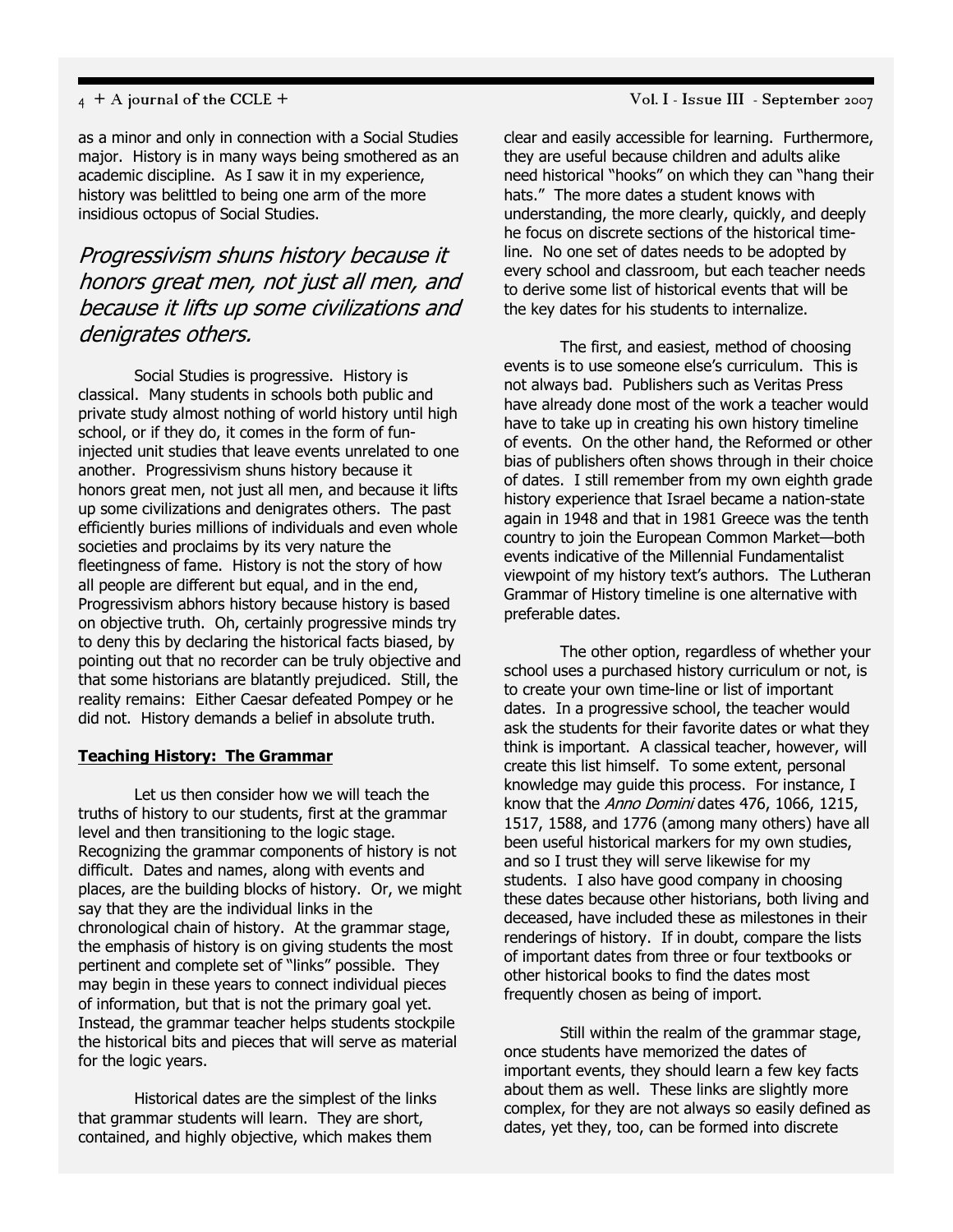packets of information. As an example: If studying the defeat of the Spanish Armada, students should probably first learn "1588 – Defeat of the Spanish Armada." Next they might learn some basic information about the important people involved; in this case it might be "Queen Elizabeth – Protestant queen of England, loved by her people and known as 'Good Queen Bess'," "Sir Francis Drake – seaman and explorer, first Englishman to circumnavigate the world," etc. In addition, grammar students should know what this event means. This means they should understand that an armada is a fleet of ships, that the English were badly outmatched by the Spanish and defeated them only through a series of special circumstances, that this battle in many ways sealed England's dominance as a naval power, and that Spain was a Catholic country who wished to reclaim England, and that had they won, the course of Protestantism and indeed the very founding of our own country might have been dramatically influenced.

It is imperative that younger students learn facts, whether historical or of other nature, so that when they tackle subjects again at the logic level they have something with which to build.

The grammar student, then, needn't be kept ignorant of causes or ramifications of historical events. Certainly, these should be taught along with the names, dates, and places, but the key difference between a grammar and logic student in history is that the grammar student is told of the causes and effects rather than extrapolating them on his own. To continue with the analogy, grammar students are not expected to figure out how historical links fit together, but the teacher may explain, model, or actually do such linking for him. All this information will hopefully remain and marinate in the student's mind until he again faces these historical issues on a higher level. Then he can be ready to reason about history. It is the nature of deductive reasoning that new knowledge comes about only as a result of forming connections between knowledge that is already possessed. For this reason, it becomes increasingly difficult with each grade level missed for an older student to enter and successfully learn at a classical school; such a student will constantly be trying to compensate for his historical missing links. It is imperative that younger students learn facts, whether historical or of other

 $5 + A$  journal of the CCLE +  $V$ ol. I - Issue III - September 2007

nature, so that when they tackle subjects again at the logic level they have something with which to build.

## Teaching History: The Logic

With an understanding of the grammar of history, it should quite easily—that is, logically—follow that students' next step will be to connect these facts. Sadly, in my observation, many students never progress to having a logical understanding of history. I saw among my peers in college and I continue to see even among some adults of my acquaintance a concept of history as musty, dusty facts serving no useful purpose (and thus questionable as material for study; pragmatism rises again!). Realize that for many people Abraham Lincoln seems nearly as removed from their own time as Abraham the Patriarch; Martin Luther and Martin Luther King, Junior, are certainly related; and the times of crusading knights were before Christ, weren't they? Errors such as these not only display the shameful lack of historical study in many educational institutions, but they also indicate the inability of their believers to identify the pertinent characteristics of eras and their events and peoples and thus their inability to logically connect such events. In short, a cursory teaching of history—that is, one that fails to progress beyond the grammar stage—may be worse than none at all, for it relegates its students to a life of half-remembered truths, which are in essence merely lies.

How, then, should the classical Lutheran teacher seek to convey the logic of history? The process is an apprenticeship of modeling and imitation by which students move from seeing the logical connections made by others, to drawing connections from given information, and finally to identifying and connecting facts on their own. If successfully imbued, this process is one which will guide students in every area of study and life, and will also make history breathe with a new life of its own.

The first links to be forged in the historical, logical chain are those of chronology. Here reenter the dates memorized (or not) in younger years. Just as these were the simplest facts learned in the grammar years, so too they are the most straightforward to connect in the logic phase. The goal now is that students at the logic stage be able to order events mentally. Again, having a short list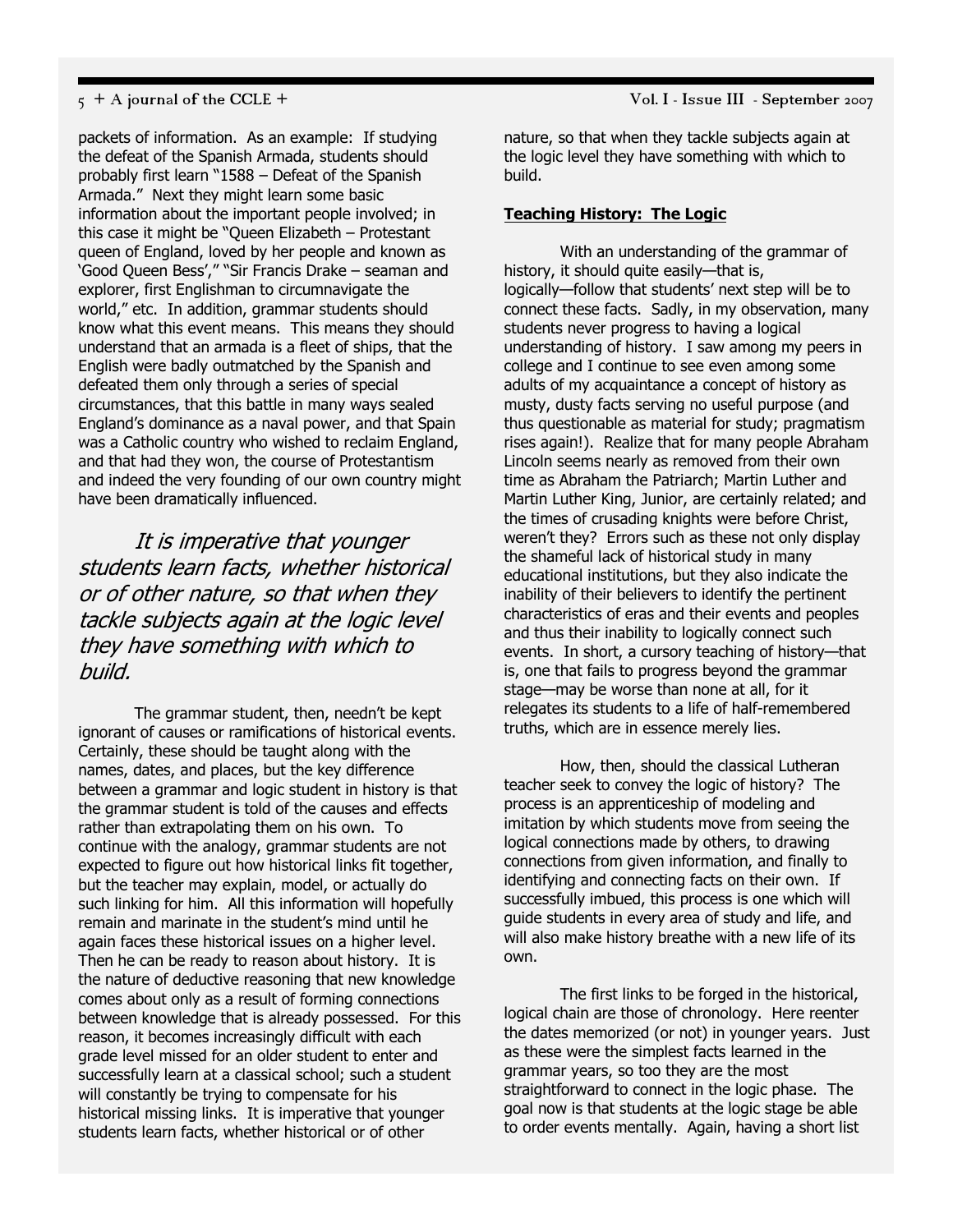of guidepost dates is helpful. In the past few years, I have created "Key Dates" lists of around 15-20 events for the segments of Western Civilization we study. By the end of the year my students must be able to pass (with 100% accuracy) the Key Dates quiz both by giving the date of each event listed and subsequently by giving the event for each date listed. I am still seeking to refine this process as I continually find the inherent laziness of students' minds seeks to memorize things in order rather than grasping the essential placement of the dates and their relation to one another. Quizzes in random order or oral description of reasoning as to why a date is correct, might be alternatives to help students wrap their minds around the importance and essence of these dates.

As within the major historical eras, so too should students understand what the traditional eras of Western Civilization are and why they are so divided. They should be able to characterize Ancient History, the Middle Ages, and the Modern Era and test their characterizations against events within each one. For instance, let us help students understand that the Medieval period was generally—and I must stress these are generalizations—a time of preservation rather than advance in intellectual matters, based on a definite system of social and celestial hierarchy, and a time of great devotion and piety along with the ofttouted superstition. If they have this framework on which to piece together the events of history, they are less likely to place the democratic, philosophical, pantheon-worshipping Greeks in the Middle Ages! The three major historical classifications are not random and students should grasp the essential differences among them so that they again have a mental system for classifying newly learned historical facts. Sub-eras such as the Greek Archaic Age, the Age of Enlightenment, or the Industrial Revolution are also useful in this way. In general, I would encourage the introduction of all these sorts of convenient divisions.

# . . . for students to really understand the logic of history they must first be able to break it apart and then be able to put it back together.

Some schools recoil from teaching the three major eras because they argue that, aside from the fact they correspond to Western culture, they are too rigid and artificial. On the one hand we must agree. History is too complex to be susceptible to sudden changes. So, no, most citizens of Europe did not see a

### 6 + A journal of the CCLE + Vol. I - Issue III - September 2007

substantial change in daily life between the years 475 and 476. On the other hand, something of import did happen in 476, even though Rome's roots had been rotting for centuries before that date. As historians we look backward, and so we should assign special import to certain dates as turning points, recognizable only in retrospect. At any rate, for students to really understand the logic of history they must first be able to break it apart and then be able to put it back together. The process is somewhat akin to observing a large, three-paneled painting. The observer first studies each panel, concentrating on its unique content. After doing this he is then ready to look in the background and see how the three parts blend into one whole scene. The process of bridging the chronological eras is far more difficult than that of separating them, and is a skill which probably cannot be fully grasped by most middle school students. The logical process continues indefinitely, though, and an introduction to this concept will prepare them to tackle it more fully on a high school or college level.

Once the chronological flow is established in students' minds, the more interesting and important logical work of history can begin. This is the linking of events in a causal flow. The chronological chain is straight and without deviation, but the intricate intertwinings of causes and effects create the loops, twists, and filaments that make history such a breathtaking thing to behold. Indeed, teachers must be aware that the causes of historical events are neither simple nor clearly defined. This is not science, wherein controlled experiments isolate one variable. History's laboratory allows for no repeated testing of hypotheses, for the variables in each moment of time are really too staggering to fully comprehend. Nevertheless, the absence of simple answers allows students to explore many causes, to weigh them against each other, and simply to roam in the wonderful wood of deductive reasoning, always guided by the well-read and experienced teacher.

And so here the student takes those tentative steps beyond the rote security of the grammar stage. What factors contributed to Rome's fall? Why was the printing press the most important invention of the modern era? Beginning with questions such as these, students learn to rely on the facts they know to draw conclusions. The answers they submit may be a few sentences or a few pages, mostly copied from text material or with larger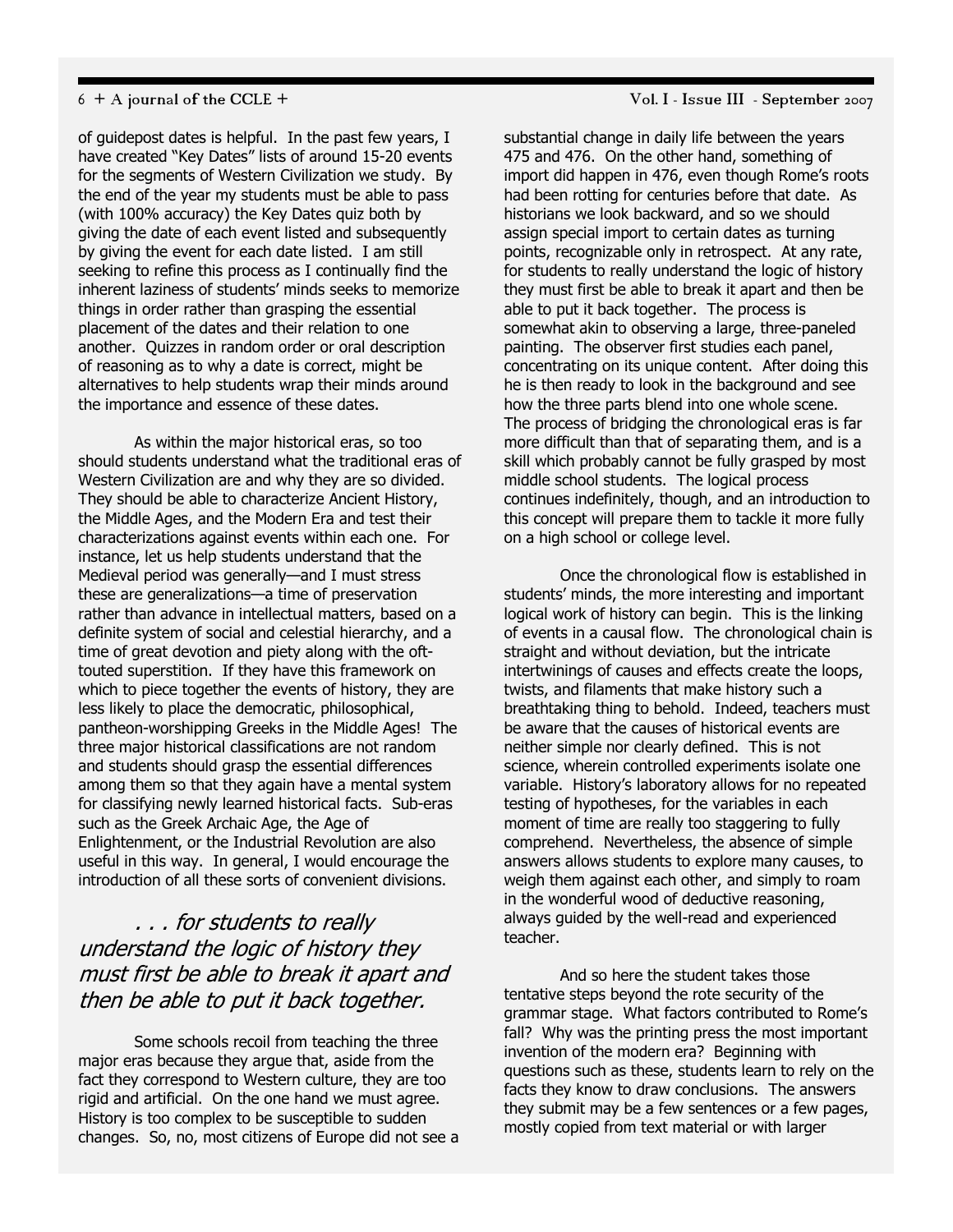patches from their own intellects, all depending on the ability of the students. Questions can almost always be expanded to demand deeper thought beyond the facts of the lesson. What factors do you think contributed most to Rome's fall and why? Do you agree that the printing press was the most important invention of the modern era? If so, why? If not, what was the most important invention and why is its impact greater than that of the printing press?

In my own history teaching, I have chosen to incorporate such deductive thinking questions into weekly history sheets. Whereas our third through fifth grade students copy facts about their history lessons, my sixth through eighth grade students have two to four questions to answer about the weekly reading, usually including one or more extra credit selections that require more independent reasoning. At the beginning of the year I work with the whole class to discuss the question, to model finding information that pertains to it and to formulate an answer. I write copious notes on the board, from which students may forge their answers. Many of them are very similar, although the more accomplished students often prefer to answer completely on their own. Throughout the year I gradually have the students provide more of the facts, make more of the connections, and eventually write their answers on their own.

Another form of question that hones logical skills is comparison and contrast. The process is simple, but the findings can be profound, and by this practice students begin to discover historical patterns that can help them more deftly form the links between other ideas. Furthermore, this method often has the additional benefit of reviewing what students have already learned. When studying Nebuchadnezzar's Neo-Babylonian Empire, students should compare it to Hammurabi's Old Babylonian Empire. Or contrast Marc Antony with Octavian and speculate whether Actium might have ended differently if they had had different strengths or weaknesses. Or weigh the French and American Revolutions to discover why these contemporary events took such disparate paths. The essential questions to ask are: What makes these two things similar? What distinguishes them? In doing this, students are also sharpening their skill at defining terms and again are grasping essential characteristics that will help them create a broad and well-defined concept of history.

Students at the logic stage should understand the difference between

 $7 + A$  journal of the CCLE +  $V$ ol. I - Issue III - September 2007

# primary and secondary sources and begin to use primary sources in their historical studies.

The use of primary sources provides yet further opportunity for logical, critical thinking. Students at the logic stage should understand the difference between primary and secondary sources and begin to use primary sources in their historical studies. In my own experience, I have found that sixth, seventh, and eighth graders handle primary sources best in small, edited, annotated doses that allow them to grasp the main point with ease. Otherwise, their use tends to turn into a prolonged and painful comprehension exercise that ends with little new historical insight. The possibilities for comparison and contrast with primary and secondary sources are rich if time and abilities permit.

Finally, students need to expand beyond the borders of the history book and begin to link changes in history with changes in other disciplines, and vice versa. Philosophy, literature, science, arts, and religion have all developed in history and contributed to history. The philosophy of the Enlightenment did affect the ideals of the American founding fathers. How would our nation have been different if it had been born a hundred years later in the era of Romanticism? The Renaissance was truly a rebirth of old ideas, specifically those of the Greeks and Romans, and this resurrected interest led to the translation and reprinting of many of these works, which in turn led to new poems and treatises in imitation of the ancients, all of which moved the swirling currents of history. The Scientific Revolution need not be relegated to study during science; it is integral to the development of the Enlightenment era and the modern world. Listen to music from different sub-eras and try to identify the characteristics of that period. Do the same with artworks—paintings, sculptures, or even gardens. Observe how the rise of Christianity altered the Roman Empire and contributed to its transition into the Middle Ages or how the spread of Islam wrought changes in the Western world. Through such complex connections, students will begin the lifelong task of forging a complete and intricate chain of ideas about the world, its people, and their thoughts.

I should pause for a moment here to note that it is imperative for the teacher to be well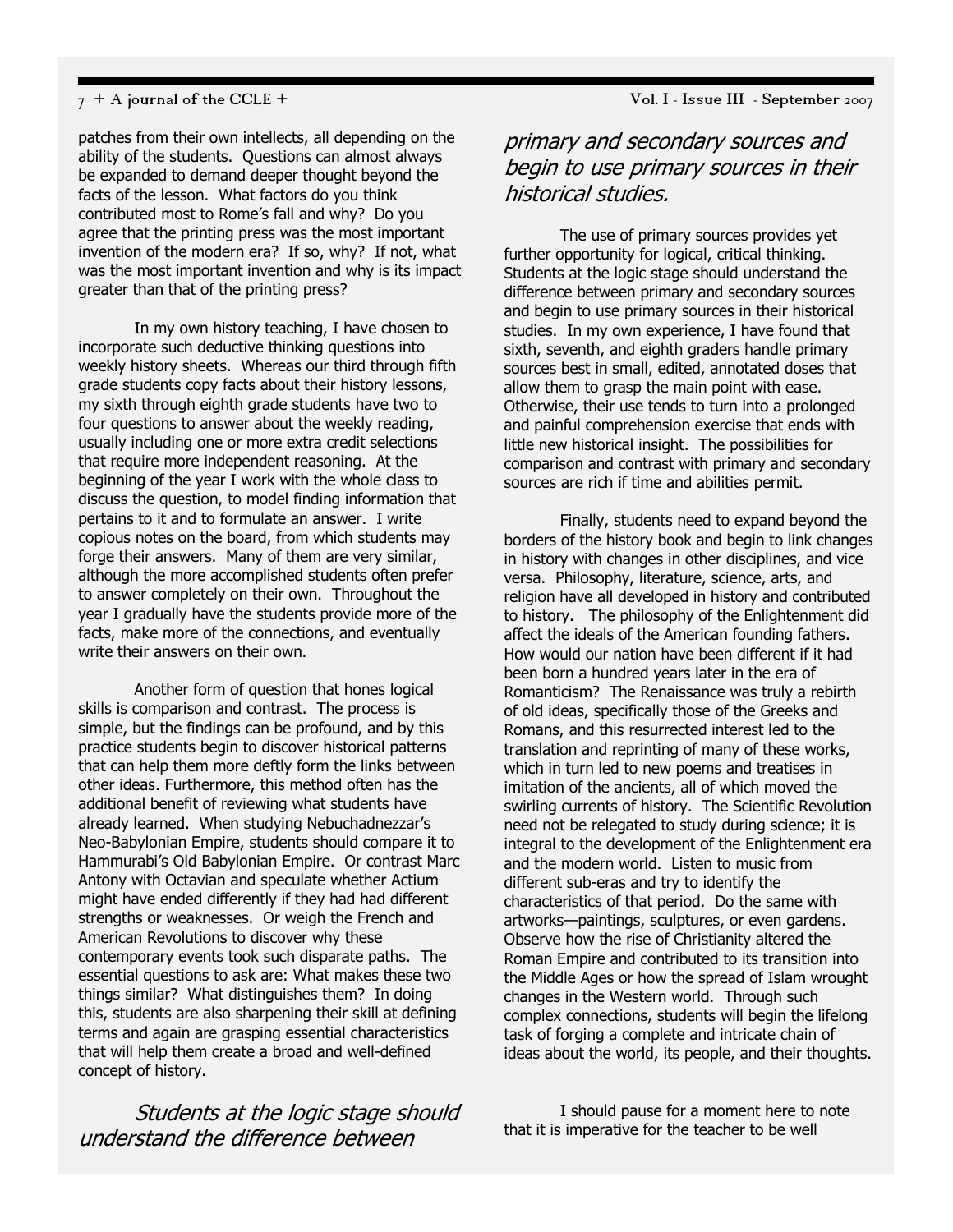informed on the subject of the lesson. If you use a textbook, simply having read through it is not enough. Gather a collection of history texts and primary sources and make it a practice to compare them before the week's teaching. I often like to consult both a highly liberal and a highly conservative source, and am sometimes surprised at the Christian contributions that are emphasized even in the super-secular texts. Always be on the lookout for questionable facts and check them in other sources. The process of reading and comparison gives a broader view of the subject, highlights the most important facts, and weeds out the less useful bits. As classical teachers, content must reign over method, and it can only do so if we actually have a thorough knowledge of what we are teaching.

# A Larger Purpose

The types of connections I have described thus far are only slightly more than mental gymnastics; a broader application of formal logic that confines itself to the realm of the past. Now, certainly, within this realm is material enough to keep generations of thoughtful learners occupied with discovering connections, but is our goal really the pure development of the mental faculties? Is it simply the discovering of patterns that have been and truths that were? I think there is a larger purpose for history beyond tracing its internal links. The first connections students learn to make *should* be the obvious ones; in this case the connections between history and itself, then history and other disciplines. The next step, however, is to connect history to life. That is, the present and future—our lives. By so doing, history takes on an ultimate meaning. Here reenter those ingrained biases we all possess, for *what* this ultimate meaning is, however, is determined by our beliefs about history and about ourselves.

# The Overarching View of History

Though we as human beings cannot avoid bias, we can have some say in which direction our bias will pull us. In fact, what is our very purpose for teaching if not to mold our students' biases? And it is our own biases as teachers that will inform those of our students—a weighty thought indeed. With this great burden upon us, should we not carefully consider why we teach history? Objective as history is in its nature, it is also inherently open to interpretation. This is why I intimated earlier that the question of "Why study history?" is of fundamental importance.

8 + A journal of the CCLE + Vol. I - Issue III - September 2007

First of all, history is a story. It is the story of mankind. I object, I might add, to the irksome platitude that history is "HIS story" which should, in my opinion, be relegated to the realm of tacky Christian key chains and bumper stickers. Justification is "HIS story;" history is primarily man's story. We as students of history, then, are both readers and participants in that story, and in both capacities we should be curious about the nature of this story and the end toward which it presses. Is the story of mankind a comedy or tragedy? Are we its heroes or its pawns? Many have tried to answer these questions and describe history's nature.

Perhaps the most basic difference of opinion on this point is that between the Eastern and Western views of history. The traditional view of history in most Eastern philosophies is cyclical. In other words, what has happened before will happen again in a similar, if not identical, form. Reincarnation fits with this view of the universe that concentrates more on the perpetuity of time rather than its end. In contrast, Western Civilization has traditionally taken a linear view of history. That is, that the events of the present are leading toward some goal or end.

The first connections students learn to make should be the obvious ones; in this case the connections between history and itself, then history and other disciplines.

Linear views of history encompass a variety of vastly different philosophies and ends, however. Few today hold to a flat-line ideal in which things started, continue the same as ever, and then end no differently, although this was the basic view of the ancient Mesopotamian peoples. More common today would be the ascending line in which man continually improves himself and his society, ever gaining newer and higher levels of knowledge and ability. This, in short, is the evolutionary world-view. In opposition to this is the view of history as a downward trend. This philosophy bewails the "good old days" of yore when things weren't so dismal as they are now and it prophesies gloom and doom, generally in the form of unraveling morals. A variety of people may take this stance for differing reasons, but looming large among them are Fundamentalist or evangelical groups, especially those who wish to impose a literal,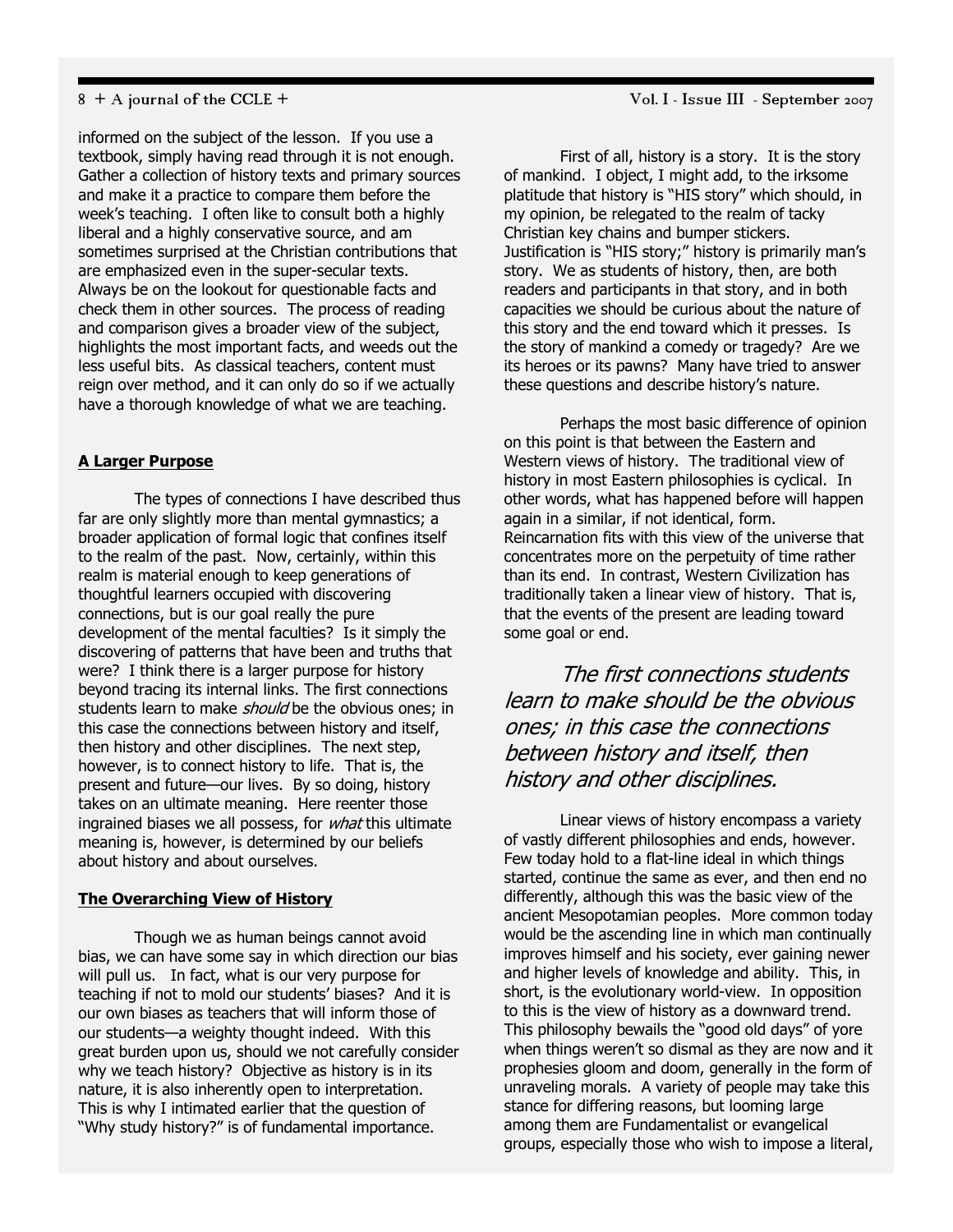linear interpretation of Revelation onto their historical plans. Granted, such believers see a divine intervention to end this historical disintegration, but for my part, I would reject this view almost as vehemently as the evolutionary model of history.

The linear possibilities need not be straight lines, however. Any combination of ups and downs, jagged or smooth, at intervals frequent or rare may be imagined. Does mankind perhaps have an upward ascent with periodic slips, or could history's story be one of descent with occasional triumphs? What is the view of history that reflects the world-view that we as Lutheran Christians hold? I think we might come close if we were to imagine a line of infinite height, falling then an almost infinite plummet before resolving itself in an uneven, undulating but, by and large, stagnant continuation. The story of history enfolds the perfection of Eden and its Fall. Since then, the story continues on with low points and heroic efforts, but largely remains the story of man's sinful pride and lust for power. In, around, and imbued into this linear picture, however, must be the presence of God's grace. Without this, history certainly would be a downward plunge of grade too steep to stay on our feet, but instead we have the mercy of our Lord, planted in history by His Son's death and resurrection, and so flowing from eternity to the future and the past, upholding and sustaining His whole creation.

# The Purpose of Studying History

Our view of history's overarching direction gives us an end to anticipate and press towards, but it does not describe this end. Theology is the proper realm of study for ends. Thus, even having an overarching view of history, we have not satisfactorily dealt with the question, "Why study history?" Let us consider the possible answers to this question, beginning with the simplest: a narrative purpose. If history is indeed a story, some would suggest, then its purpose should be exclusively to *describe* the events of the past. Seen in this way, history becomes either the grand tale of great men, nations, and deeds, heroic sagas distinct from myth only by a layer or two more of truth, or the universal story of human life, tying us together with humanity throughout the ages through the mundane and natural shared experiences of birth, life, and death. While this purpose for history rings partly true, it allows for little distinction between historical and literary tales. If history's purpose is solely narrative, its basis on truth seems no longer essential. There must be more to its purpose.

If we go beyond narration, the next step must be to *explain* why events happened. This, of course, involves suppositions and educated guesses as well as pure facts, and so some have suggested this practice goes beyond good scholarship. Most historians do seek out causes, however, and I have already intimated that this is a crucial aspect of history that we as classical educators wish to teach. Furthermore, in practicality, holding to a purely narrative purpose is impossible, for we as human beings are compelled by our nature to search for some greater meaning in the stories we read, hear, and recite. One guide for higher-level historical research comments on the tension in this way:

> The problem of causation, the most vexatious facing the historian, is beyond complete 'solution'—that is, to the permanent satisfaction of all manners of men. It bristles with philosophical and practical difficulties. Are human events 'determined,' or can individuals choose paths to follow? . . . Should we therefore abandon efforts to find causes? Some historians do, preferring to deal in non-causal explanations. But to abandon the search for causes would be other than human (that is, it is not likely to happen), and it would leave us with formless and meaningless historical literature. (Shafer 52)

Still, simple description and explanation do not lift the discipline of history much past the realm of grammar studies, and so the explanatory purpose is also not quite satisfactory.

From seeking the causes of events, it is usually not a far leap from a retrospective search for causes to a prophetic application of the same, and so unless one is particularly disciplined, or particularly dull, history will most naturally take on a didactic purpose. By didactic, we mean that history teaches some kind of lessons. "What does this mean?" for us and for the future. A didactic view of history may be either cautionary or instructive. On the one hand, the events of the past may warn us, "This is what you should not do!" On the other, they may guide us into the wisest paths if we follow the examples of others.

Before subscribing to any of these reasons for teaching history, it seems only fitting that

9 + A journal of the CCLE + Vol. I - Issue III - September 2007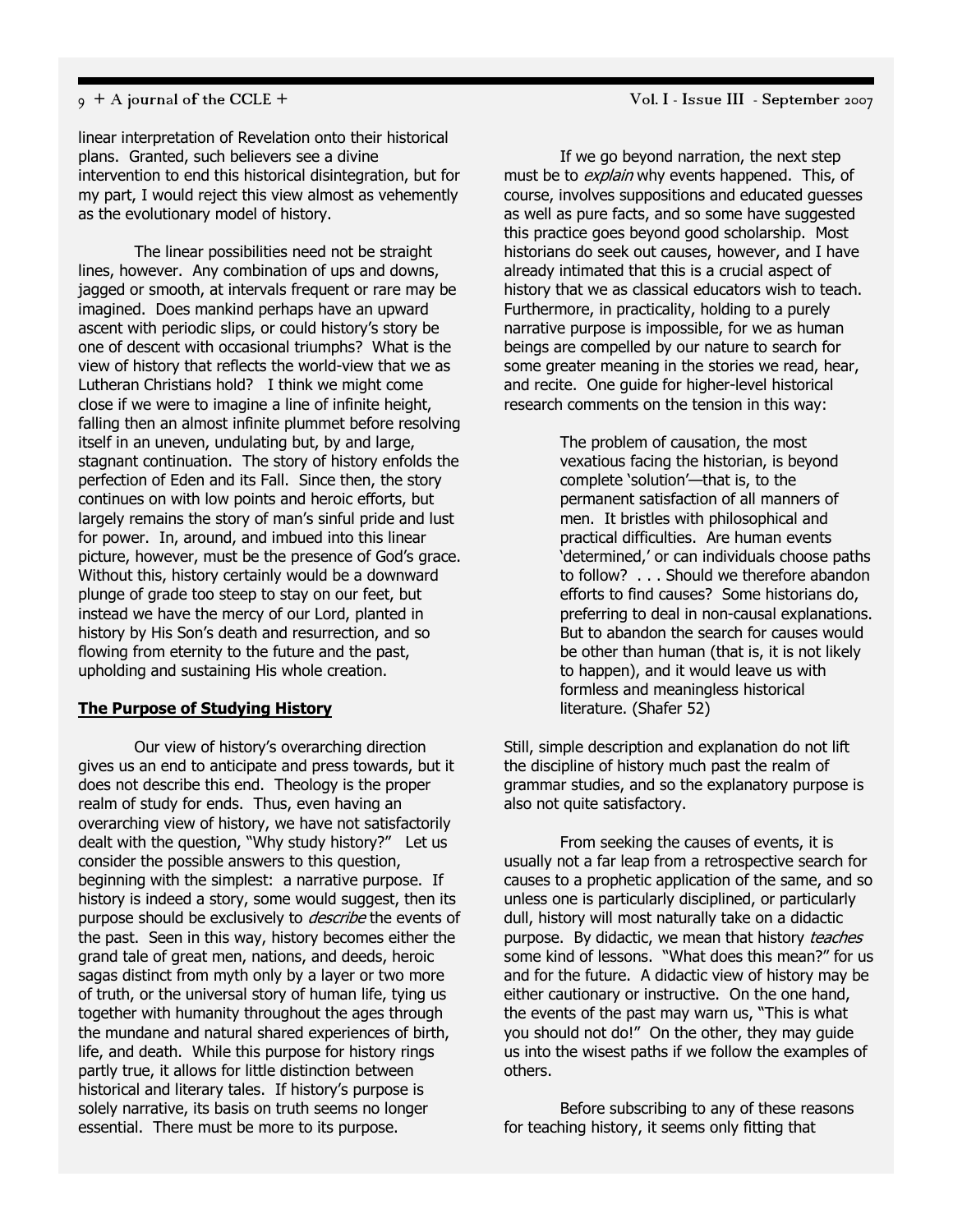classical educators look to the past for historical views on the purpose of history. In my research, I have found some of the most forthright sources on this subject to be the prefaces or introductions to histories themselves. As a representative sampling, let us look at some selections from prefaces of history books, one each from the Ancients, Medievals, and Moderns. Since Herodotus reserves the distinction of "father of history," it is well to begin with his words:

> This is the showing forth of the inquiry of Herodotus of Halicarnassos, to the end that neither the deeds of men may be forgotten by lapse of time, nor the works great and marvelous, which have been produced some by Hellenes and some by Barbarians, may lose their renown; and especially that the causes may be remembered for which these waged war with one another. (1)

Moving further west, and into the Middle Ages, the Venerable Bede prefaces his Ecclesiastical History of the English People thus:

> To the most glorious King Ceolwulf, Bede, servant of Christ and priest. . . . I gladly acknowledge the unfeigned enthusiasm with which, not content merely to lend an attentive ear to hear the words of Holy Scripture, you devote yourself to learn the sayings and doings of the men of old, and more especially the famous men of our own race. Should history tell of good men and their good estate, the thoughtful listener is spurred on to imitate the good; should it record the evil ends of wicked men, no less effectually the devout and earnest listener or reader is kindled to eschew what is harmful and perverse, and himself with greater care pursue those things which he has learned to be good and pleasing in the sight of God. This you perceive, clear-sighted as you are; and therefore, in you zeal for the spiritual well-being of us all, you wish to see my History more widely known, for the instruction of yourself and those over whom divine authority has appointed you to rule. (3)

One of the early historians of the Modern Age, Sir Walter Raleigh, expounds at length in his preface to The History of the World on the nature and use of history:

### 10 + A journal of the CCLE + Vol. I - Issue III - September 2007

By [history] (I say) it is, that we live in the very time when [the world] was created: we behold how it was governed: how it was covered with waters, and again repeopled: how kings and kingdoms have flourished and fallen, and for what virtue and piety God made prosperous; and for what vice and deformity he made wretched, both the one and the other. . . . In a word, we may gather out of history a policy no less wise than eternal; by the comparison and application of other men's fore-passed miseries with our own like errors and ill deservings. (69-70)

These are only a few of the clearer examples, but it is even so quite obvious that historically the purpose of history has been viewed as a didactic one. The problem with a didactic view, however, is that it slips quite easily from guidance or motivation into moralizing. Furthermore, events in history, when sifted through the sieves of our biases, can generally be construed to support whatever we already had decided to be true. This is the error that accompanies modern pronouncements of doom such as declarations that the terrorist attacks of September 11 were God's punishment for America turning away from him. Another memory of mine from my junior high world history studies with a highly Fundamentalist textbook is the interpretation of the authors that all of Christianity during the Middle Ages was "distorted." Their disregard for the Roman church led them to draw such lessons as:

> "Most paintings during the Middle Ages were flat. They lacked a sense of depth or perspective . . . People and things did not appear real and natural the way God created them. If men do not see God right, they will not see themselves right. The distorted Christianity of the Middle Ages inevitably distorted art. [bolding] original]" (Combee, 475)

Clearly this historical lesson itself bears some marks of distortion.

In history we see man's actions and God's responses, both of grace —upholds, rules, prospers, honors—and of justice—obstructs, punishes.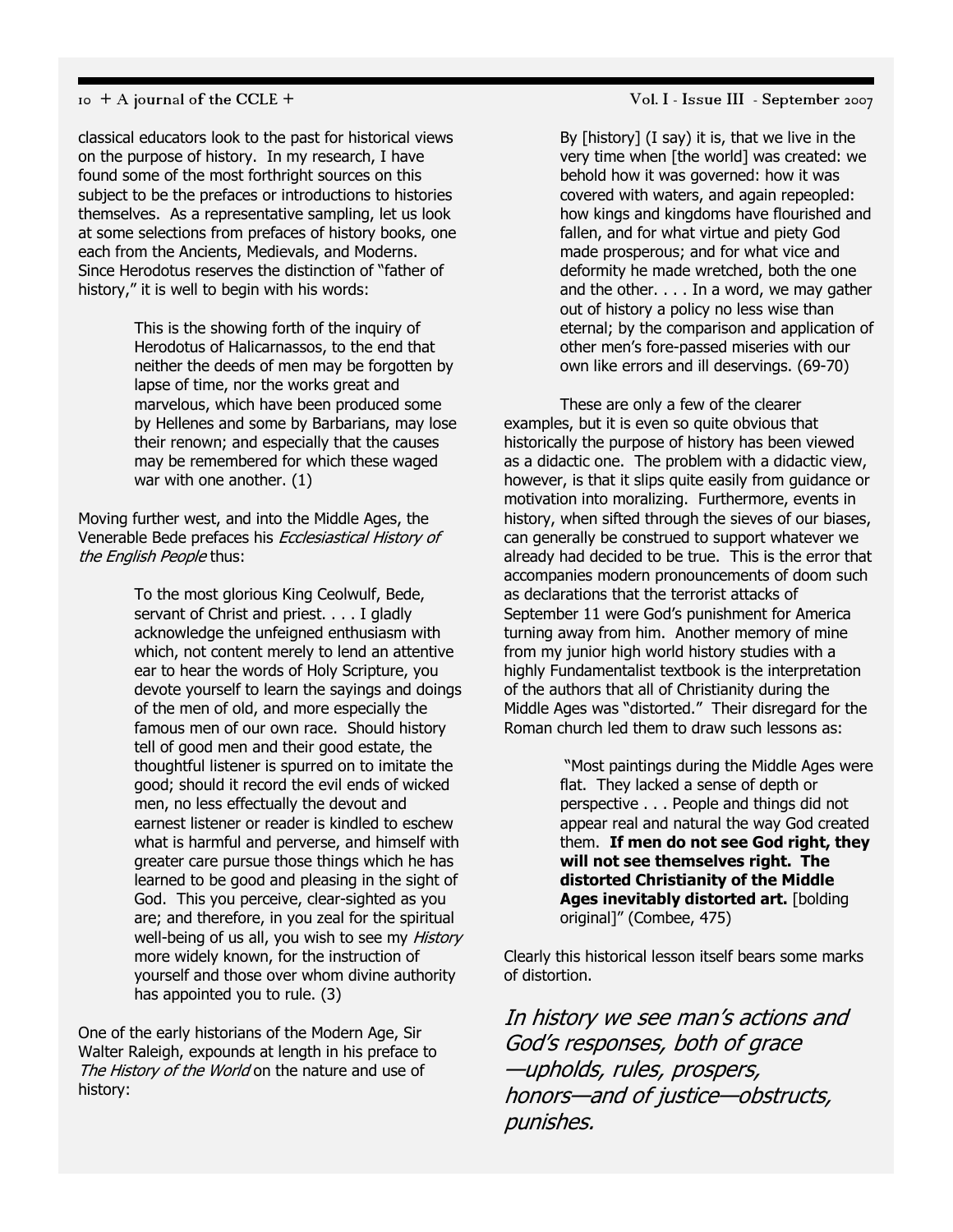$11 + A$  journal of the CCLE +  $11 + A$  journal of the CCLE +

If the dangers of moralizing and unfounded claims are so great, to what didactic purpose shall we then subscribe? Herodotus was pagan, Bede Catholic, and Raleigh Anglican. In trying to approach history from a truly Lutheran perspective, we must be careful about wholly latching onto their rhetoric as guidance for our teaching. If I may let theology seep into history, the problem with most didactic approaches is that they either embrace Gospel without Law or demand Law at the expense of the Gospel. We as sinful human beings do not need to hear only how great certain men were and how we may aspire to be like them; this "Barbie mentality" of "We girls [or humans] can do anything!" dates back to the inhabitants of Babel. Neither, however, should we be commanded to better ourselves through historical moralizing—a path of self-sanctification that leads to despair.

Enough, then, of trying to give a Lutheran definition of history by exclusion. Let us turn to someone whose biases we might trust: Luther himself. Though he did not write his own history, he did compose the preface to a history written by his contemporary Galeatius Capella. In it he expresses frankly (how else would Luther do it!) his views on history itself. He begins:

> Histories are . . . a very precious thing. For what the philosophers, wise men, and all men of reason can teach or devise which can be useful for an honorable life, that the histories present powerfully with examples and happenings making them visually so real, as though one were there and saw everything happen that the word had previously conveyed to the ears by mere teaching. (275)

Thus far, Luther acknowledges the power of history's narrative appeal, but he goes on:

> There one finds both how those who were pious and wise acted, refrained from acting, and lived, how they fared and how they were rewarded, as well as how those who were wicked and foolish lived and how they were repaid for it. Upon thorough reflection one finds that almost all laws, art, good counsel, warning, threatening, terrifying, comforting, strengthening, instruction, prudence, wisdom, discretion, and all virtues well up out of the

narratives and histories as from a living fountain. (275)

Now he has turned to its didactic nature, and seems to head toward the moral betterment that is the common end of such a view, but this he immediately follows with a twist in his conclusion:

> It all adds up to this: histories are nothing else than a demonstration, recollection, and sign of divine action and judgment, how [God] upholds, rules, obstructs, prospers, punishes, and honors the world, and especially men, each according to his just desert, evil or good. (275-6)

Here is, succinctly stated, our purpose for history. It is not merely the morality-boosting examples of man, but nor is it solely the fatalistic divine intervention of God. In history we see man's actions and God's responses, both of grace—upholds, rules, prospers, honors—and of justice—obstructs, punishes. Thus, also, history is not a method of moralistic sanctification. Instead, much like the reading of the historical books of the Old Testament, history sets us in awe of our own decrepit sinfulness and God's unending mercy toward us.

In short, as with all good subject areas, history pulls us outside ourselves. Its proper study chips away at the sinful nature's self-centeredness, for it puts our lives in perspective. In it we see lowly men who have risen to power and great men who have fallen. We see the decay of the sinful world, yet tempered by God's enduring grace toward mankind. With such a landscape on which to paint our own lives, we see how foolish it is to think too highly of ourselves, and yet we are also buoyed by the reassurance that God can and will use our lives, however humble—or exalted—they may appear, to his good and gracious purposes. This is the distinctly Christian, distinctively Lutheran, view of history.

Luther himself notes in this same preface that history cannot have the same perspective for the unbeliever.

> And although there are many who do not acknowledge God or esteem him, they must nevertheless come up against the examples and histories and be afraid lest they fare like those individuals whom the histories portray.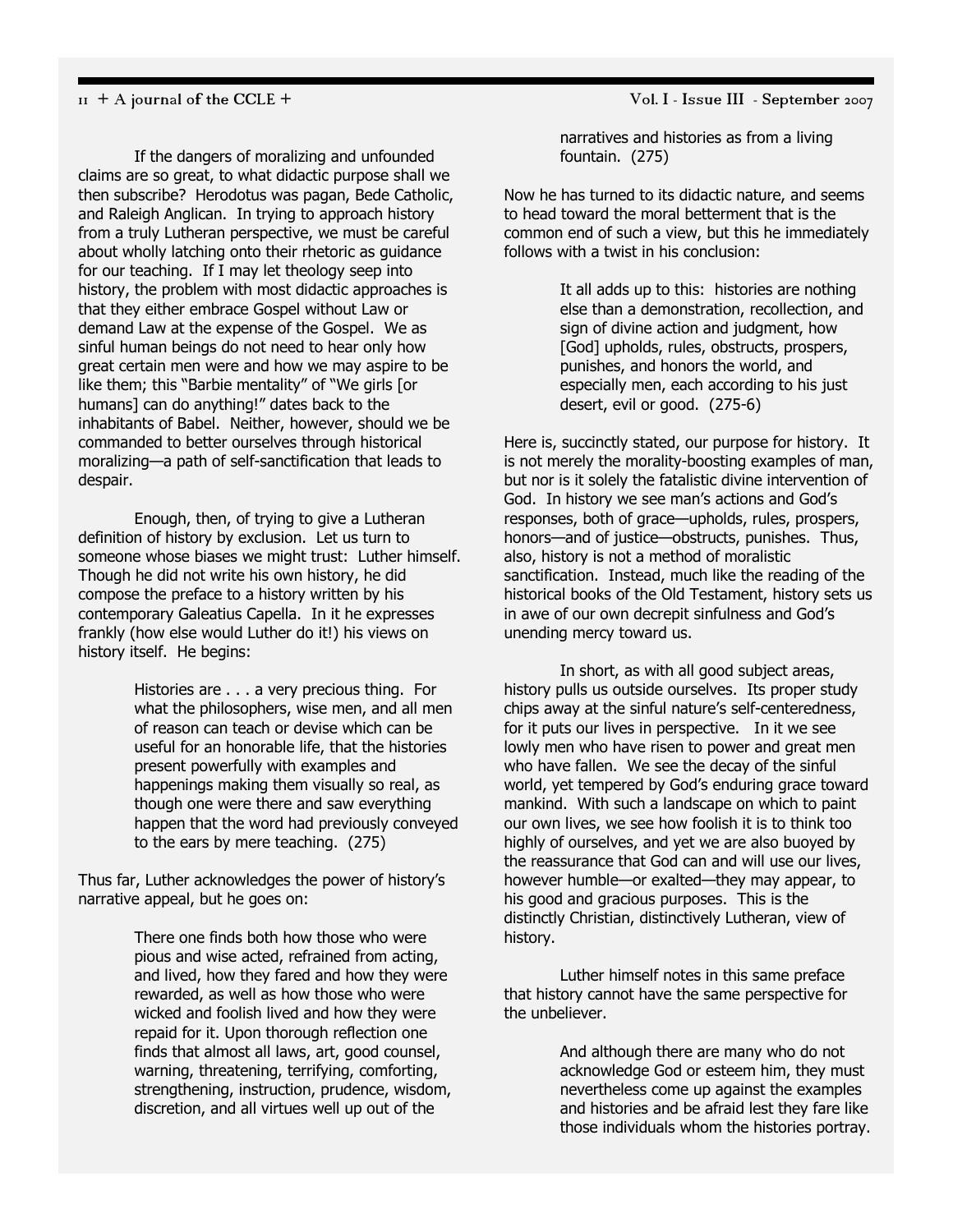They are more deeply moved by this than if one were simply to restrain and control them with mere words of the law or instruction. (276)

So while history for the Christian records God's justice and grace, His Law and Gospel, for the unbeliever blinded by sin, it serves only as Law in its first use, a moral curb. The non-Christian who aspires to greatness may try to use history as a sort of pseudothird use of the Law, but it cannot take him beyond time to eternity, and in the end, as the writer of Ecclesiastes laments, "this, too, is meaningless."

Luther's comments prove, too that the problem of truth in history is not only a postmodern one. He says:

> . . . the greater number [of historians] write in such a way that they readily pass over or put the best construction on the vices and deficiencies of their own times in the interest of their lords or friends and in turn glorify all too highly some trifling or vain virtue. On the other hand, they embellish or besmirch histories to the advantage of their fatherland and disadvantage of the foreigners, according to whether they love or hate someone. In that way histories become extremely unreliable and God's work is shamefully obscured . . . Thus the noble, fine, and loftiest use of histories is ruined and they become nothing but bearers of gossip.

> . . . [However] we must remain satisfied with our historians as they are, and now and then reflect for ourselves and judge whether the writer is getting off the right track because of partiality or prejudice, whether he praises and blames too much or too little, according to how he is disposed toward people or things, even as we must tolerate it that under a lax government teamsters along the way adulterate the wine with water, so that one cannot obtain a drink of pure vintage, and we must be satisfied with receiving the better part or something out of it. (277-8)

The idea of bias coloring histories is nothing new! Luther, too, recognized the impossibility of impartiality, but he, too, believed that there is in fact truth underlying all our incomplete and imbalanced historical recordings and that its pursuit is a worthwhile

# 12 + A journal of the CCLE + Vol. I - Issue III - September 2007

endeavor. For the classical Lutheran teacher or student, the chain of history is not primarily one to bind us to our own time, nor primarily to link us with our past, though it does serve both these purposes. Instead, the chain of history is the craftsmanship of our God who has placed every link according to his goodness and justice, and from which, as the central ornament and meaning of all history, He hangs His cross in resplendent token of His grace.

As the final word, I would let Luther speak once more to summarize the proper outlook on history:

> . . . since histories describe nothing else than God's work, that is, grace and wrath, it is only right that one should believe them, as though they were in the Bible. They should therefore indeed be written [and we might add, taught] with the very greatest diligence, honesty, and truthfulness.

> . . . in [history] one can indeed also see God's work, how marvelously he rules the children of men and how very wicked the devil is and all his, so that we learn to fear God and seek his counsel and aid in matters both large and small. To him be praise and thanks in all eternity, through our Lord Jesus Christ. Amen. (277-8)

# Sources Cited

Bede. The Ecclesiastical History of the English People. Ed. Judith McClure. Oxford: Oxford University Press, 1999.

Combee, Jerry H. The History of the World in Christian Perspective: Vol. 1 Since the Beginning. Ed. Laurel Hicks. Pensacola, FL: A Beka Book Publications, 1979.

Handlin, Oscar. Truth in History. Cambridge, MA: Belknap Press—Harvard, 1979.

Herodotus. The History of Herodotus, Vol. 1. Trans. G. C. Macauly. London & New York: MacMillan & Co., 1890. (accessed through "Project Gutenberg" June 2007

http://www.gutenberg.org/dirs/etext01/1hofh10.txt )

Luther, Martin. "Preface to Galeatius Capella's History. Luther's Works: Career of the Reformer IV.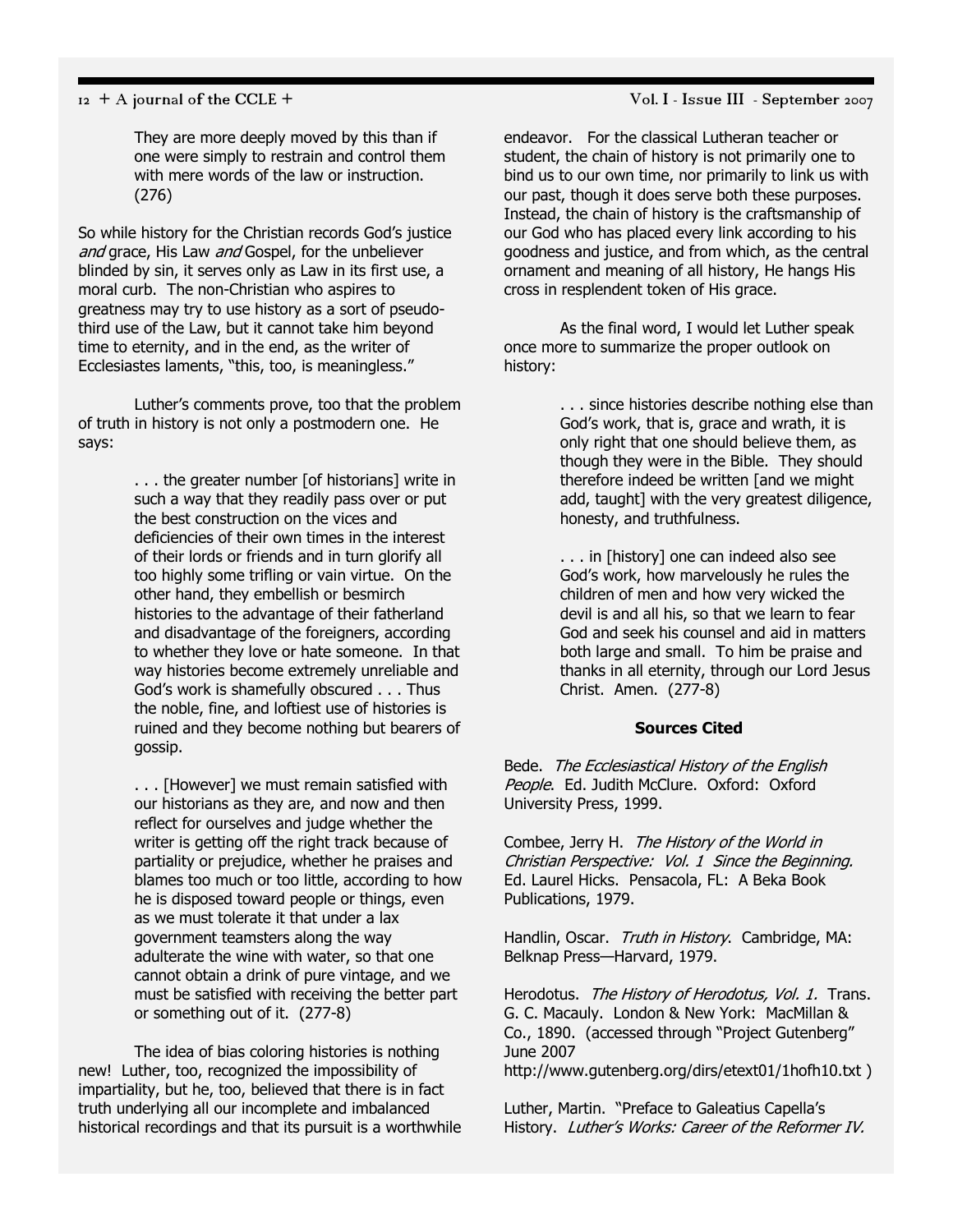Ed.. Lewis W. Spitz. Philadelphia: Fortress Press, 1960. 275-278.

Raleigh, Sir Walter. "Preface to the History of the World." Prefaces and Prologues to Famous Books. Ed. Charles W. Eliot. New York: P.F. Collier & Son, 1938. 66-115.

Shafer, Robert Jones, ed. A Guide to Historical Method. Homewood, IL: Dorsey Press, 1974.

(HEATHER JUDD TEACHES IN THE CLASSICAL, LUTHERAN EDUCATIONAL PROGRAM AT MARTIN LUTHER SCHOOL, SHERIDAN, WYOMING)

... ABOUT CCLE THE PURPOSE OF THE CONSORTIUM FOR CLASSICAL & **LUTHERAN EDUCATION IS TO PROMOTE,** ESTABLISH, AND EQUIP INDIVIDUALS AND SCHOOLS COMMITTED TO CONFESSIONAL LUTHERAN DOCTRINE AND A CLASSICAL APPROACH TO EDUCATION.

**THE CONSORTIUM AND EVERY** MEMBER ACCEPTS WITHOUT RESERVATION THE CANONICAL BOOKS OF THE OLD AND NEW TESTAMENTS AS THE INSPIRED AND INERRANT WORD OF GOD AND ALL THE SYMBOLICAL BOOKS OF THE EVANGELICAL LUTHERAN CHURCH AS A TRUE EXPOSITION OF GOD'S WORD.

# LATIN AND THE LUTHERAN REFORM OF THE MEDIEVAL CURRICULUM

# BY DR. E. CHRISTIAN KOPFF

When the worst of the Dark Ages were past, Charlemagne (742-814) strove to restore order and empire in Europe. He turned to England for scholars and teachers such as Alcuin (735-814) to re-establish classical education. The old schools had disappeared, so monasteries and cathedrals were encouraged to found schools, modeled on the one at Charlemagne's court. The neo-Platonic ideal of the Seven Liberal Arts, known from Augustine and Martianus Capella, was the

 $13 + A$  journal of the CCLE +  $V$ ol. I - Issue III - September 2007

basis of the curriculum. The cultural triumphs of the Latin Middle Ages were based on a curriculum that was the product of late ancient speculation taught at monasteries and cathedrals, institutions that did not exist in pagan culture, and carried on in Latin, a "dead" language without native speakers. In practice, pride of place went to grammar, the study of Latin language and literature leading to the reading of the Two Canons, the biblical and secular (pagan) Great Books. Logic and rhetoric, the rest of the trivium, in second place, were often taught more rigorously than the quadrivium (arithmetic, music, geometry and astronomy). Whatever its limitations, this curriculum was a true core with a reading list of Great Books and a balance between the study of language and that of mathematics and science. As culture and commerce recovered, universities arose to teach professional subjects, such as law, medicine, and theology, which were soon joined by the arts in the wider sense, including philosophy.

While Luther was writing and preaching in favor of a liberal art education that emphasized language and literature, Melanchthon was in charge of the institutional side of the curricular reform.

 The institutional basis of this curriculum was shaken by the Reformation. By 1524, Martin Luther (1483-1546) and his brilliant young Humanist friend and colleague, Philip Melanchthon (1497-1560), were worried. The Reformation proclamation of Christian Freedom had turned into an excuse for license and a wholesale rejection of tradition. Cloisters were shut and their schools were closed. Erasmus wrote scornfully, "Ubicunque regnat Lutheranismus, ibi litterarum est interitus." ("Wherever Lutheranism reigns, there is the death of culture.")

 Martin Luther had always been a strong supporter of a liberal arts education. In his important open letter "To the Christian Nobility of the German Nation" (1520) Luther urged reforming the universities and emphasized the importance of teaching Latin, Greek and Hebrew. He proclaimed his commitment to liberal education by writing to Humanist, Eoban Hess, "Without knowledge of literature, pure theology cannot endure. In the recent past, when letters were weak and fell, so did theology….There has never been a great revelation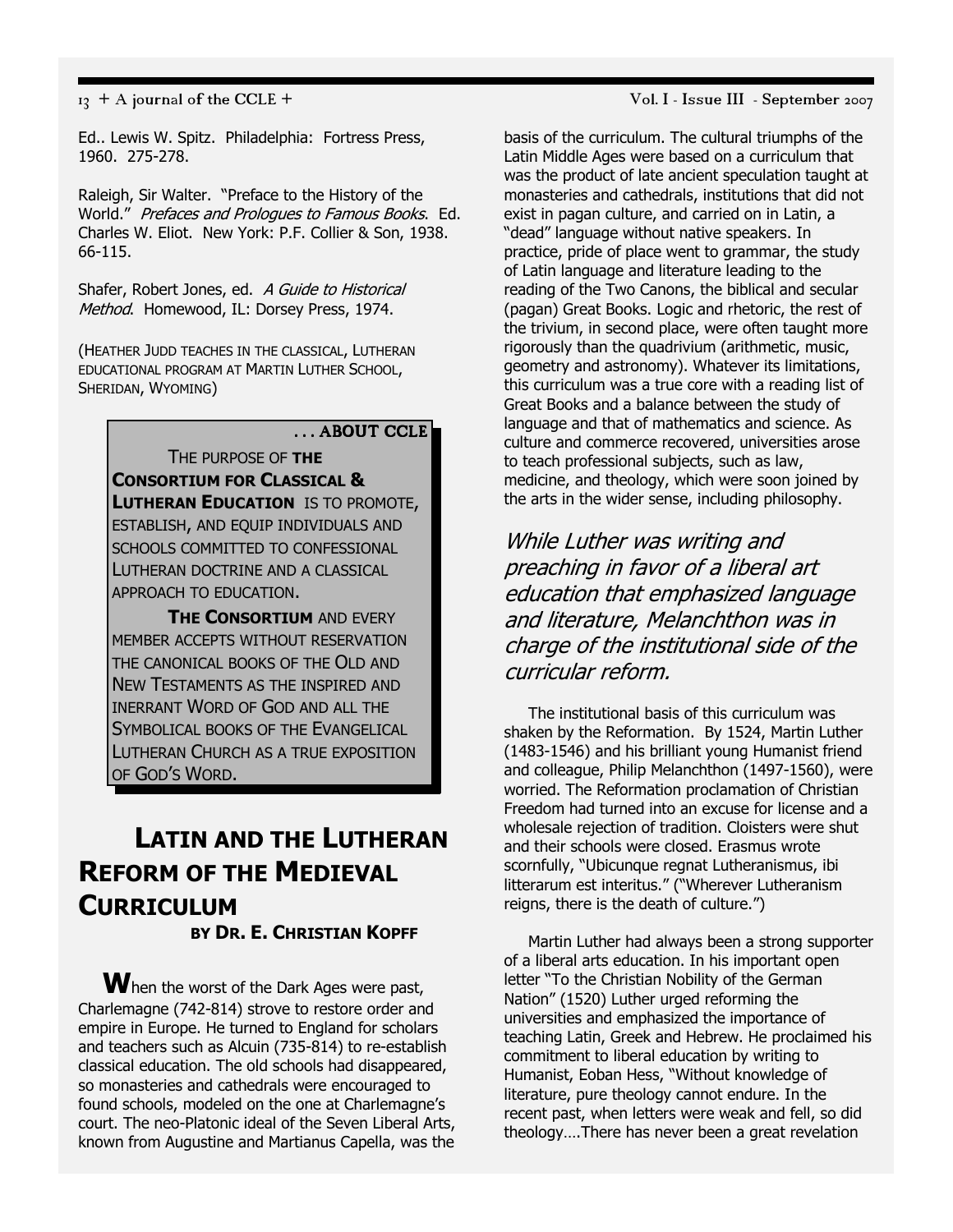of God's Word unless He has first prepared the way by the rise and prosperity of languages and letters." In 1524 Luther called upon local governments to found public schools in An die Bürgermeister und Ratsherrn alle Städte in deutschen Landen, dass sie christliche Schulen aufrichten und halten sollen, ("A Letter to the Councilmen of all the Cities in Germany, urging them to found and maintain Christian Schools.") He had heard the objections to the classical curriculum that contemporary classical educators still hear, "If we must have schools, why teach Latin, Greek, Hebrew and the other liberal arts? Is it not enough to teach the Scriptures in our mother tongue?" He answered firmly, "If the languages were of no practical benefit, they are still wonderful gifts from God," but "The languages are the scabbard in which the sword of the Spirit is sheathed." He took his case to lay people in his famous "Sermon to Parents, On Sending their Children to School" in 1530.

 While Luther was writing and preaching in favor of a liberal art education that emphasized language and literature, Melanchthon was in charge of the institutional side of the curricular reform. He began visiting German cities to observe and advise them on education. In 1528 he published his Visitation Articles on standards for schools, his considered judgment as scholar and teacher.

 The first part was a statement of faith. The three parts of a Christian life are repentance in response to the Law, followed by faith in the Gospel, from which flows a life of good works. For those good works, however, education is needed. So the second part of the Visitation Articles was a school plan. Human fulfillment in this life is based on language, to be learned by studying the traditional trivium: Latin grammar, logic and rhetoric. For Melanchthon the best education concentrates on a few basic subjects.

 Elementary education was in the truest sense grammar school and the grammar was Latin grammar. First children learned their letters, the Creed and the Lord's Prayer. Then they studied Donatus' Latin grammar and the traditional wise sayings of Cato. Basic Latin vocabulary and grammar were emphasized. When they had mastered them, students went on to read Aesop's Fables and the Latin Colloquies of Erasmus and studied music. A solid grounding in grammar was essential for the success of this curriculum. "If such labor is irksome to the teacher, as we often see, then we should dismiss him and hire one who will not shirk his duty, which is keeping his pupils

### 14 + A journal of the CCLE + Vol. I - Issue III - September 2007

attentive to grammar. No greater injury can befall learning and the arts than for young people to grow up ignorant of grammar," Melanchthon wrote. The reward for mastering grammar was reading the Bible and the pagan classics: Cicero, Virgil and Ovid. Greek was taught chiefly to read the New Testament, but some schools taught Isocrates, Homer and Greek tragedy, such as Euripides' Hecuba. The Two Canons, the Great Books curriculum of Late Antiquity, were still fundamental, but now supplemented by the Greek New Testament and a few Greek secular authors.

 Melanchthon's curricular model spread across northern Europe, through the influence of men such as Johannes Sturm (1507-1589) in Strasburg and Johannes Bugenhagen (1485-1558) in Germany and Scandinavia. By the second half of the  $16<sup>th</sup>$  century it flourished in England, where the evidence is presented in one of the greatest works of American scholarship, T. W. Baldwin's William Shakespere's "Small Latine & Lesse Greek" (Urbana, 1944).

The Reformation's Humanist reform of the medieval Liberal Arts curriculum created the basis for biblical Christianity, ordered freedom and literary and scientific creativity for 500 years.

 This "grammar school" education provided the foundation for theology, law, medicine and science in Protestant countries. The Jesuits imitated it in their excellent schools in Catholic lands. Schools with this curriculum graduated Shakespeare and Bacon, Racine and Voltaire, Bach and Handel, Milton and Newton, Thomas Jefferson and John Adams. In the 19<sup>th</sup> century the English Public School and the German Classical Gymnasium used the same educational ideals and reading list, with somewhat more attention given to Greek. John Keats and Charles Darwin, Karl Marx and Friedrich Nietzsche, Albert Einstein and Werner Heisenberg attended schools with a classical core curriculum. The Reformation's Humanist reform of the medieval Liberal Arts curriculum created the basis for biblical Christianity, ordered freedom and literary and scientific creativity for 500 years. Can a curriculum modeled on it produce similar fruits in the  $21<sup>st</sup>$ century? That is the challenge that inspires contemporary American Classical educators.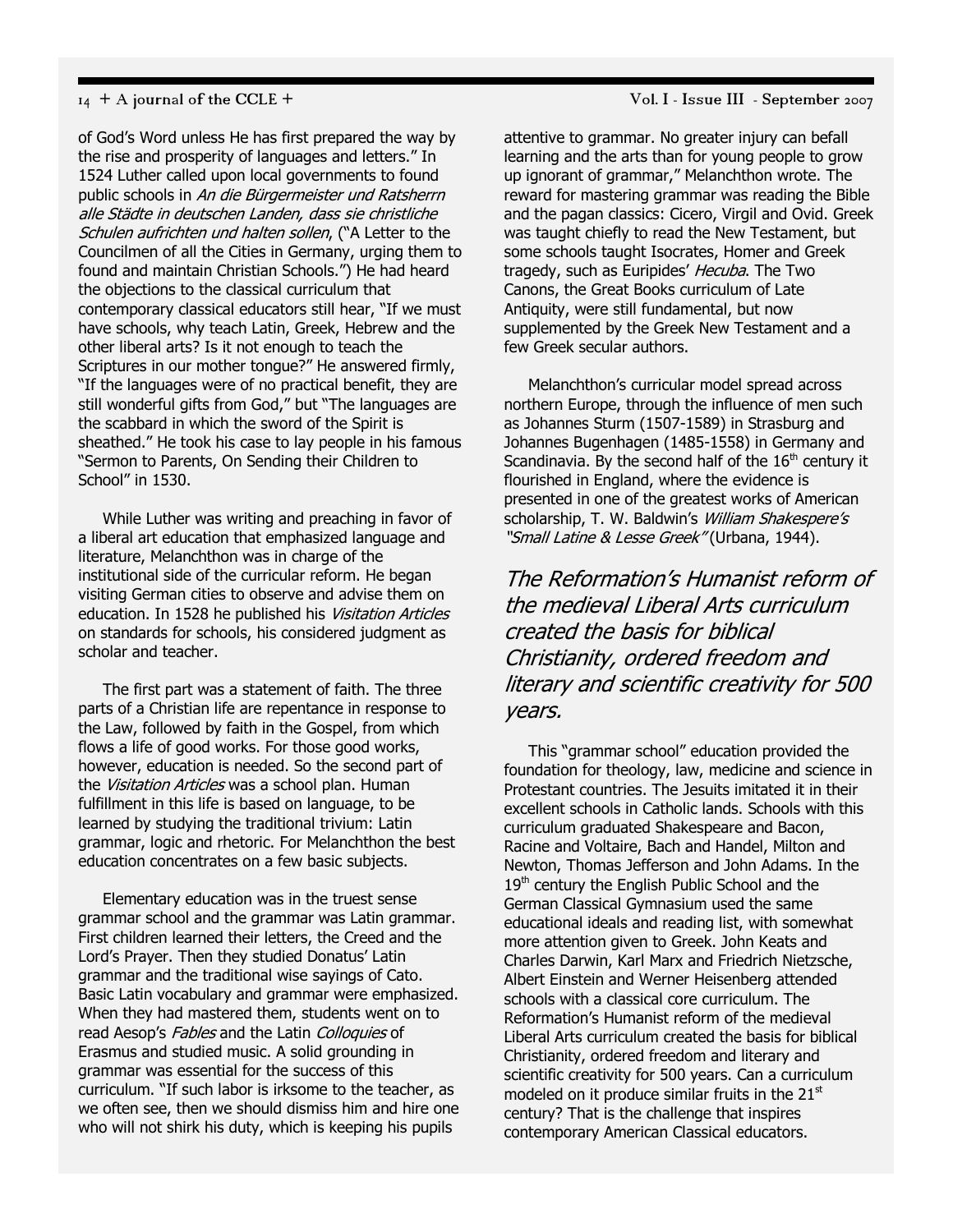(DR. E. CHRISTIAN KOPFF IS DIRECTOR OF THE CENTER FOR WESTERN CIVILIZATION, THE UNIVERSITY OF COLORADO, BOULDER, COLORADO; AND ALSO SERVES AS EDITOR IN THE LANGUAGES DEPARTMENT FOR THE CLASSICAL EDUCATION QUARTERLY.)

| <b>EDITORIAL STAFF OF</b>                         |                        |  |
|---------------------------------------------------|------------------------|--|
| THE CLASSICAL EDUCATION QUARTERLY                 |                        |  |
| EDITOR-IN-CHIEF DR. STEVEN HEIN                   |                        |  |
| <b>DEPARTMENT EDITORS</b>                         |                        |  |
| THE SCIENCES <b>THE SET AND THE SCIENCES</b>      | DR. ROSS BETTS         |  |
| <b>THE TRIVIUM</b>                                | DR. JAMES TALLMON      |  |
| ED. PHILOSOPHY PR. WILLIAM HEINE                  |                        |  |
| ADMINISTRATION PR. STEPHAN KIESER                 |                        |  |
| LANGUAGES DR. E. CHRISTIAN KOPFF                  |                        |  |
| <b>ON-THE-FRONT-LINES SUSAN TUCKER</b>            |                        |  |
|                                                   | <b>PR RICHARD GAUB</b> |  |
| <b>WESTERN CIVILIZATION</b>                       |                        |  |
| (HUMANITIES)                                      |                        |  |
| THE CLASSICAL WORLD KATHLEEN HEIN                 |                        |  |
| <b>ANCIENT &amp; MEDIEVAL</b>                     |                        |  |
| <b>PR. JOHN &amp; ANGELA HILL</b><br><b>WORLD</b> |                        |  |
| <b>RENAISSANCE &amp;</b>                          |                        |  |
| <b>REFORMATION ERA DR. KENT HEIMBIGNER</b>        |                        |  |
| The Modern Era                                    | <b>ERIKA MILDRED</b>   |  |
| <b>BOOK REVIEW EDITORS</b>                        |                        |  |
| PR. ROBERT SCHAIBLEY                              |                        |  |
| Nate Bohlmann                                     |                        |  |

# A PARABLE ON LAW AND **GOSPEL**

# BY DR. STEVEN A. HEIN

He stood on the porch of his ten year old home. He was soaked through from the downpour of rain. He had been walking for hours. . . thinking, thinking about how things could have gone so very wrong for him in his marriage. He was bewildered, disillusioned, and angered by what he had just learned about himself. It was his tenth wedding anniversary, but not what he had planned. He must tell his wife

about his new discovery. But, what should he tell her?....Let's go back to the beginning.

> There was once a young Christian man who married the woman of his dreams and was determined to be the husband that God's will obliges him to be. He joined Promise Keepers and committed himself publicly to loving his wife as his most supreme duty in life below his faith and love of God. On his first wedding anniversary, which he remembered, his actions were guided by his commitment and his awareness that his wife loved long-stemmed roses. So...on his way home from work that day he picked up a dozen beautiful longstemmed, dew-dripping, red roses for his wife. Upon greeting his wife at the door with a warm, "Happy anniversary," he presented her with the lovely bouquet of roses. Now imagine the reaction of his wife when in the midst of her gracious thank-you's, he responds in accord with his committed duty to love her (remember, he promised)...."Think nothing of it honey, I'm just doing my duty!" Instantly, an expression of angered disbelief came over her face, the roses came flying in his face, and she ran to their bedroom in tears.

What does this wife understand--and we through her eyes--that her insensitive husband does not? It certainly is the husband's duty to love his wife. Husbands should love their wives. It is an important part of God's Law and he solemnly promised to do so. Moreover, it is also true that his commitment in this regard at Promise Keepers is certainly in keeping with this obligation. Yet, the wife understands in the depths of her heart, that this duty of love can never be fulfilled by mere commitments and promises to do so. Indeed she understands, and we through her eyes, that love is a duty that can never be fulfilled out of a commitment to do one's duty. And the more committed her husband becomes in his actions to doing his duty, the farther away he will get from actually loving his wife. She just intuitively understands that all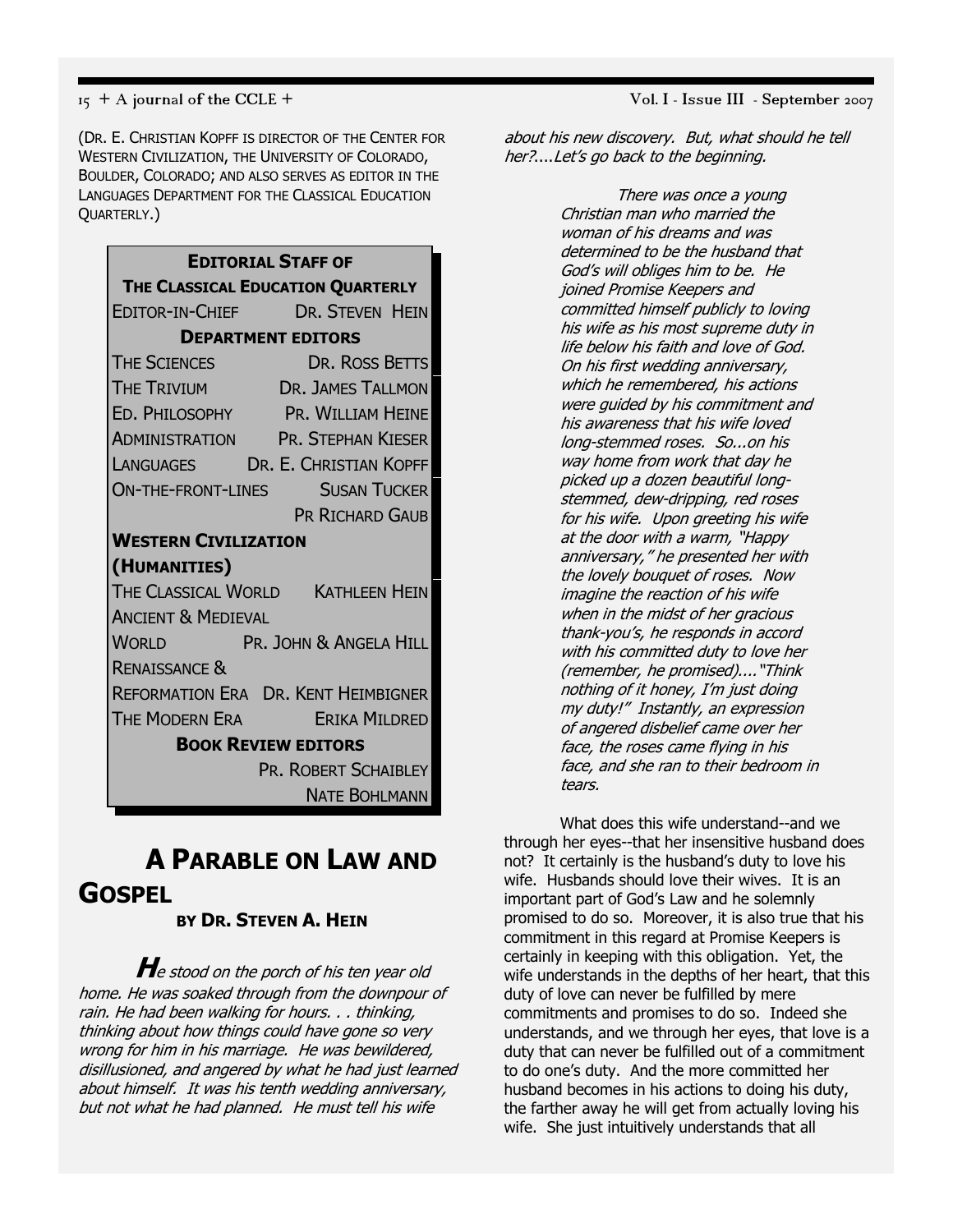motivations by her husband to doing his duty indicate an absence of love.

# . . . love is a duty that can never be fulfilled out of a commitment to do one's duty.

So we, and this bewildered husband, are left with a mysterious paradox. Love is the duty he has toward his wife, but it is a duty that will never be fulfilled...by commitments to doing his duty. On the other hand, we all understand that if he blows off the occasion of his wedding anniversary by doing nothing, he surely falls short of his obligation to love his wife as he ought. Therefore, taking in all that we have recognized through the eyes of his wife, this husband realizes that as concerns his obligation to love his wife...he is damned if he does his duty and he is damned if he doesn't. And the more committed he becomes to doing his duty in all he does toward his wife, the worse off it gets for him.

> Now, ten years have passed since this couple married. Today is the occasion of the man's tenth wedding anniversary. The husband comes home to his wife at the end of the day and makes the following confession and promise: "Dear, I want you to know that for the past ten years I have been striving to love you. And I want you to know that in this coming year, I promise to redouble my efforts."

Has this husband not confessed to his wife that he does not love her? Indeed, has he not disclosed that he has not loved her for all the years of their married life together? If you were his wife, how would you respond? Perhaps... *please stop!* Again, what is it about love that the wife understands right to the depths of her heart, that this husband of hers does not? She understands that love is not ours from the efforts of striving. Indeed, if you are *striving* to love...you don't. But, surely we must strive to love. What would be the wife's reaction if the husband comes home and confesses: *Dear, I want you to know* that for all the ten years of our married life together, I haven't loved you...but I want you to know that in this coming year, I'm not even going to try?

Now imagine that this husband has been reading this piece about him up to this point. Today is

his tenth wedding anniversary, but he has not gone home to his wife yet. He reflects on what he has learned about himself from the foregoing.

> . . .I must love my wife. It is my duty. I am committed and I promised. But, lets see now...I am damned if I do my duty, and I am also damned if I blow it off. I am damned if I strive to love my wife. My striving to love her just reveals that I don't. But I am also damned if I don't even try. Well then, I'm out of options. I'm dead!

In the game of chess, when there are no options left by which you can keep your king out of harm's way, it is called, *Checkmate!* As regards his obligation to love his wife, is it not true that this husband has recognized that he is in the moral equivalent of checkmate? This, of course, does not mean that he does not have choices. He has several choices. He can do his duty, or he can blow it off. He can strive to love his wife or he can choose to make no effort at all. But just as in chess where a checkmate position presents possible moves, none of the choices remove the checkmate-game's-overcondition of the player. Make any move, choose any option, the game is still over. . .you're dead. And so am I, realizes the husband in a magic moment of self-discovery. He is a changed man. He can never go home to his wife as he has for the past ten years. But what will he do? What will he now say to his wife on this, his tenth wedding anniversary? Here is one possibility. Now we pick up our story from the beginning....

> The husband goes inside his house to his wife and tells her the following: "Dear, I have something to tell you. It has been quite a day for me. I have learned some things about myself during our married life together that I never knew. Let me get to the point. I have come to the realization that for the past ten years I haven't loved you. God knows how committed I have been to doing so, and how I have strived to love you, but the fact is I don't and I can't. That's just the way it is. So . . . to hell with it and to hell with you, I'm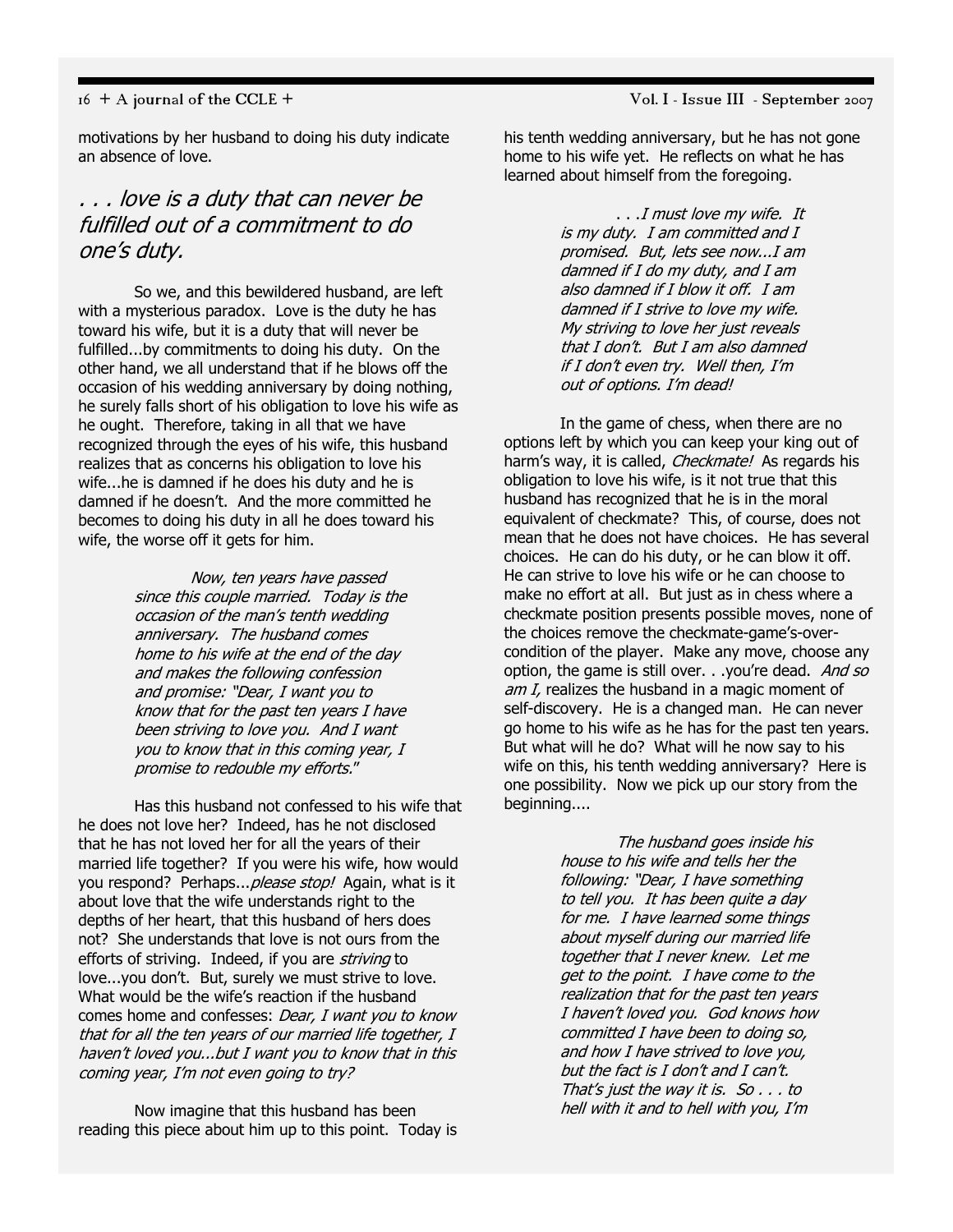out of here!" And he walks out on his silent wife never to return.

Love is obligated by the Law, but all commitments to duty and legal considerations void and destroy love. Where there is Law, there is no love.

It was the great Danish thinker, Soren Kierkegaard, who observed that love and law have a hide and seek relationship with one another. If you see one, the other is hidden and cannot be found. Loving God with all one's heart, mind, and soul, and one's neighbor as the self is indeed, God's Law of life. Do it and you will live. If you see the demand - you must - love is absent and nowhere to be seen. If love is a present flowing reality, then the Law has disappeared from view. Yes, love is the Law of life, but they can never be present together for they repel one another like oil and water. The Law of love presents us with a moral and spiritual catch-22. Love is obligated by the Law, but all commitments to duty and legal considerations void and destroy love. Where there is Law, there is no love. It always reveals that we aren't, we don't, and we can't. We both understand and sympathize with the reactions of the wife in our parable. And therefore we also understand something about the mind of God.

But what if we respond like Israel, when they realized that they had transgressed God's Law and came under His wrath? Give us another chance! Let's explore the idea of more chances by returning to the analogy of the game of chess. Imagine that the demands of the Law of Love could be compared to the task of having to defeat the world's greatest chess player. (Actually the demands of the Law for sinners is a far more impossible task.) You draw white and make your opening move...king's-pawn two spaces forward. Now, imagine the chess champion looks over at you and announces, checkmate! You protest: Look the game has just begun. I still have all my pieces on the board and you have not even made a move. What do you mean, "checkmate?" The champion responds, Don't you see it?....Well then, play the game. You'll see it in seven moves. And sure enough, in seven moves you see it... checkmate! So you say, Give me another chance! So another game begins with the same announcement, *checkmate*! You play the game and see it in seven moves. Now, if you play long enough, he tells you, you may get good enough to see

it in six moves. And better still, perhaps you can get good enough to see it in five.

The real question for you, however, is the same as it was for Israel: how many times do you have to play the game to come to the realization that you can't win? It took our husband ten years in connection with his wife. Where there is Law there is no love. But some of us take longer to see this than others. And some never see it in a lifetime. Let's return to our parable. There is another possible scenario.

> The husband goes inside his house to his wife and tells her the following: "Dear, I have something to tell you. It has been quite a day for me. I have learned some things about myself during our married life together that I never knew. Let me get to the point. I have come to the realization that for the past ten years I haven't loved you. God knows how committed I have been to doing so, and how I have strived to love you, but the fact is I don't and I can't. That's just the way it is. Now I believe that you have every right to leave me and I wouldn't blame you if you did. You deserve far better than I have ever been able to give you. But, I just want you to know how deeply sorry I am."

In this version of the parable, the wife breaks her silence and has the following astounding revelation for her husband. "Your lack of love for me may be a recent revelation to you, but it is no surprise to me. I have known it all along. But, there is something else I want you to understand. I do love you, and I always have. And as it has been in the past, that love shall be sufficient for the both of us. I'm not going anywhere; you are just fine the way you are." The husband can scarcely believe what he has heard from his wife. Tears well up in his eyes and he just goes over to her and hugs her. Now, about that hug, he did not make any commitments to hug his wife, nor did he hug her out of any sense of duty. He did not strive to hug her. He just spontaneously did it. It was the first loving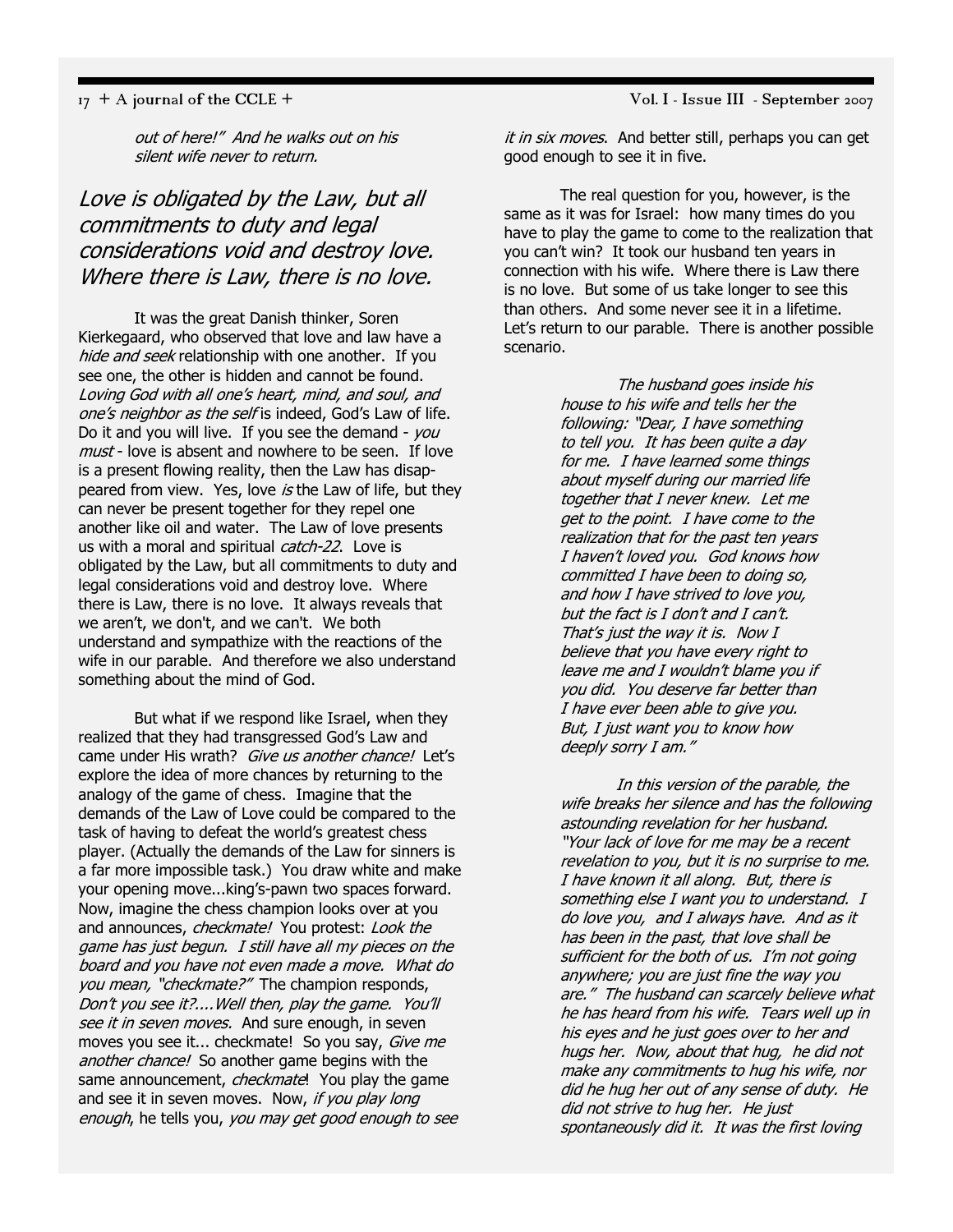thing he had ever done for his wife in their life together. Indeed, she had been waiting ten years for that hug.

# This is the second half of Kierkegaard's paradox: where there is love, law is nowhere to be found.

How do we explain the hug? While it is true that Law cannot beget love; love can beget love. And that is just what the wife accomplished in her husband in the second scenario. When there is a humbling repentance before a lover for a failure to love, love can beget love when first it begets a faith in that love. The husband only gets up and hugs his wife by first believing her incredible account of her own commitment and love. Her love and that trust blossomed into his returning love... something that all his commitments to duty and striving could never produce. This is the second half of Kierkegaard's paradox: where there is love, law is nowhere to be found.

Now we must understand what an extraordinary woman this is in our parable. She understands the Law of love, and she also understands well something important about her own heart's desire for a loving relationship with her husband. There would be only one way that she could get what she wanted, but about that one way there would be no guarantees. To gain a loving relationship with her husband, he would first have to discover that he did not love her, and for that matter, he never would by commitments to duty or striving. Until that time, she must keep her silence. There are things that a man must discover about his own heart on his own. She cannot *tell* him.

> Imagine his response if after five years of marriage, she breaks her silence and informs him that she knows that he does not love her. Moreover, she then declares, "that's OK. I love you and that is sufficient for the both of us." He would be incredibly offended and outraged by her comments, would he not? And he would say things to her like, "where do you get off telling me such offensive things? After all the things that I do for you day in and day out, etc., etc!

### 18 + A journal of the CCLE + Vol. I - Issue III - September 2007

The woman knows that she must keep her silence–a silence without any guarantees. He may spend his whole life and not come to a true understanding about his own heart. If so, she loses. Moreover, even if he does discover it as in our parable, this is a magic moment. Scenario one is always a possibility. He may blow her off and walk. In which case, she also loses. She must hold her silence . . . even if it means, forever. There is no other way and she knows it.

# The ministry of the Law in the service of the Gospel is predicated on this spiritual truth: there is no other way.

Thus, God deals with us in his Law and Gospel. The chief purpose of the Law is not to show us where we love when we do. Nor, is its purpose to enable us to love. All commitments to duty and striving destroy love. (There may be much striving in love, but never to love.) The Law's purpose is to reveal the checkmate, the dead-in-our-trespasses character of our sinful condition. It does this not by announcement, but by showing us our own heart when we engage the Law of life in daily living...when we play the game. Its purpose is to take us behind God's spiritual woodshed and give the kind of thrashing that humbles us before Him. Yet, as in our parable, there is no guarantee of this outcome. The self-realization of moral checkmate can just as well produce rebellion and greater lovelessness as repentance. About this truth much of the contemporary church has lost it nerve and imagines other options. The ministry of the Law in the service of the Gospel is predicated on this spiritual truth: there is no other way.

In scenario two, the woman reveals the heart of God in the Gospel...a heart that only reveals the true self to the man of her dreams when he has been humbled before her. Perhaps, she is a rather unbelievable figure of pure imagination. What woman in reality would be so lovingly committed to a husband who has no love for her? On this question there may be many different opinions. But about our God, there can be no doubt. He is just such a loving God who has designs on us loveless humans. He is a gambler, but He plays for keeps--win or loose--with all of us in Christ Jesus. And about Him, let us not get sentimental or fool ourselves. When it comes to what is necessary for a relationship with Him, through faith in his favor for the sake of